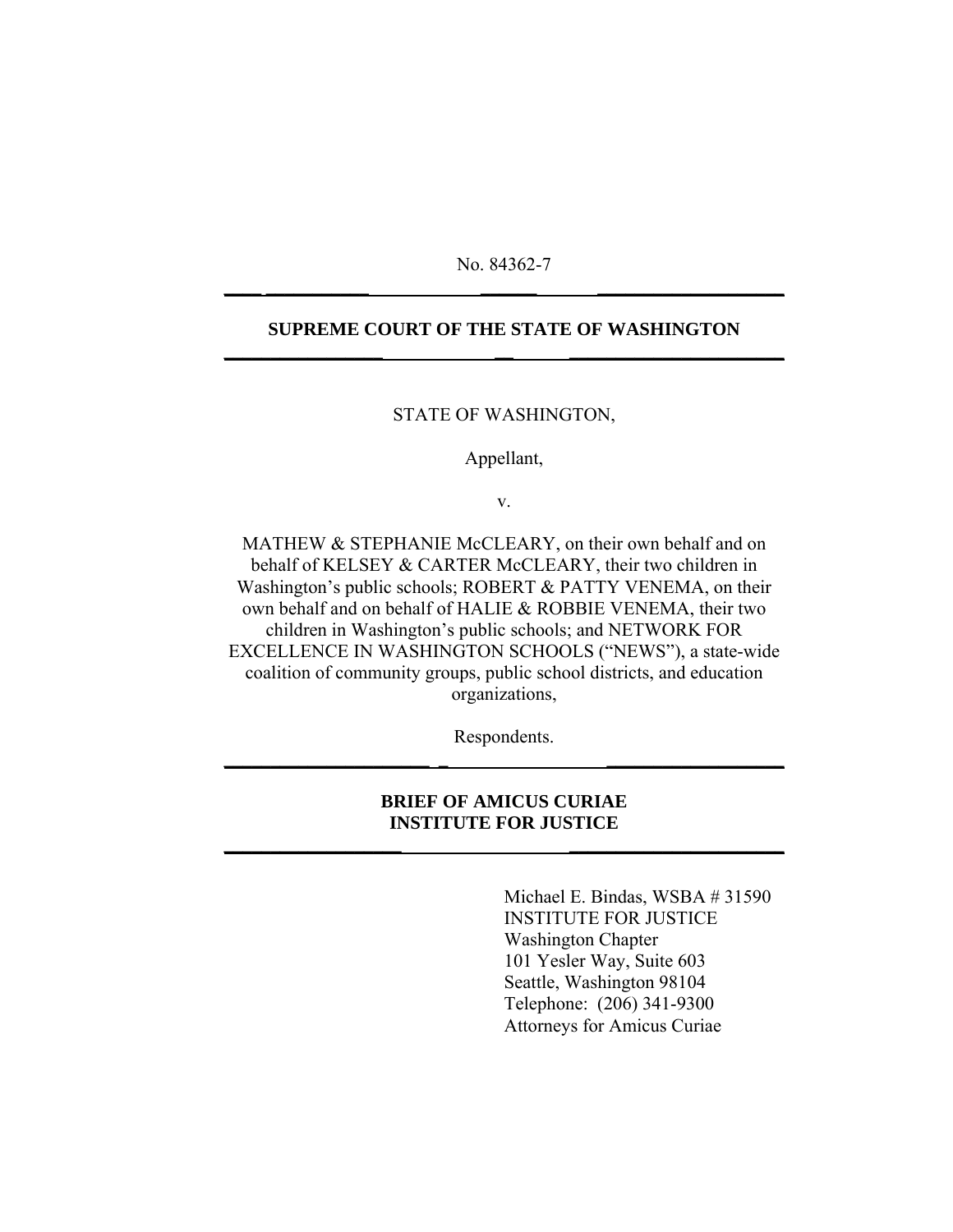# **TABLE OF CONTENTS**

| <b>IDENTITY AND INTEREST OF AMICUS CURIAE  1</b>                                                                                                     |
|------------------------------------------------------------------------------------------------------------------------------------------------------|
|                                                                                                                                                      |
|                                                                                                                                                      |
| The Text Of Article IX Allows The State To Provide For<br>$\mathbf{A}$ .<br><b>Alternatives To The Public Schools In Fulfilling Its</b>              |
| <b>Historical Evidence Indicates That The Framers And</b><br><b>B.</b><br><b>Ratifying Public Understood Article IX To Allow Provision</b>           |
| $\mathbf{C}$ .<br><b>Empirical Research Confirms The Wisdom Of Allowing The</b><br><b>State To Provide For Alternatives To The Public Schools 15</b> |
|                                                                                                                                                      |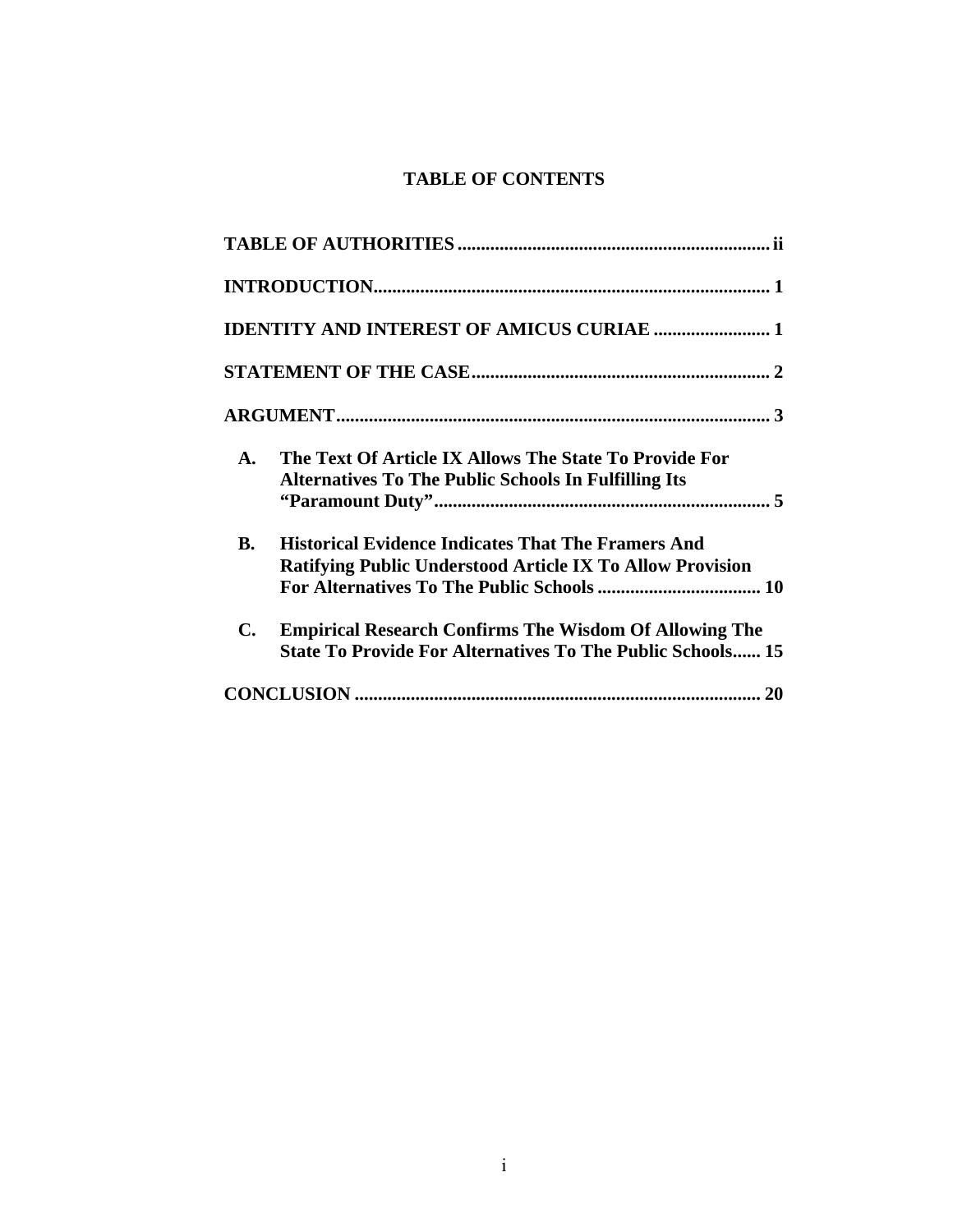# **TABLE OF AUTHORITIES**

## <span id="page-2-0"></span>**Cases**

| Ariz. Christian Sch. Tuition Org. v. Winn, __ U.S. __, 131 S. Ct. 1436, |
|-------------------------------------------------------------------------|
|                                                                         |
| Davis v. Grover, 166 Wis. 2d 501, 480 N.W.2d 460 (Wis. 1992)9           |
| DuPont-Fort Lewis Sch. Dist. No. 7 v. Bruno, 62 Wn.2d 790,              |
| Gallwey v. Grimm, 146 Wn.2d 445, 48 P.3d 274 (2002)  7-8, 10            |
| Jackson v. Benson, 218 Wis. 2d 835, 578 N.W.2d 602 (1998) 2, 8          |
| Malyon v. Pierce Cnty., 131 Wn.2d 779, 935 P.2d 1272 (1997)10           |
| Mitchell v. Consol. Sch. Dist. No. 201, 17 Wn.2d 61, 135 P.2d 79        |
|                                                                         |
| Sch. Dist. No. 20, Spokane Cnty. v. Bryan, 51 Wash. 498, 99 P. 28       |
| Seattle Sch. Dist. No. 1 of King Cnty. v. State, 90 Wn.2d 476,          |
| Simmons-Harris v. Goff, 86 Ohio St. 3d 1, 711 N.E.2d 203 (1999)2, 9     |
| Tunstall v. Bergeson, 141 Wn.2d 201, 5 P.3d 691 (2000) passim           |
| Wash. Water Jet Workers Ass'n v. Yarbrough, 151 Wn.2d 470,              |
|                                                                         |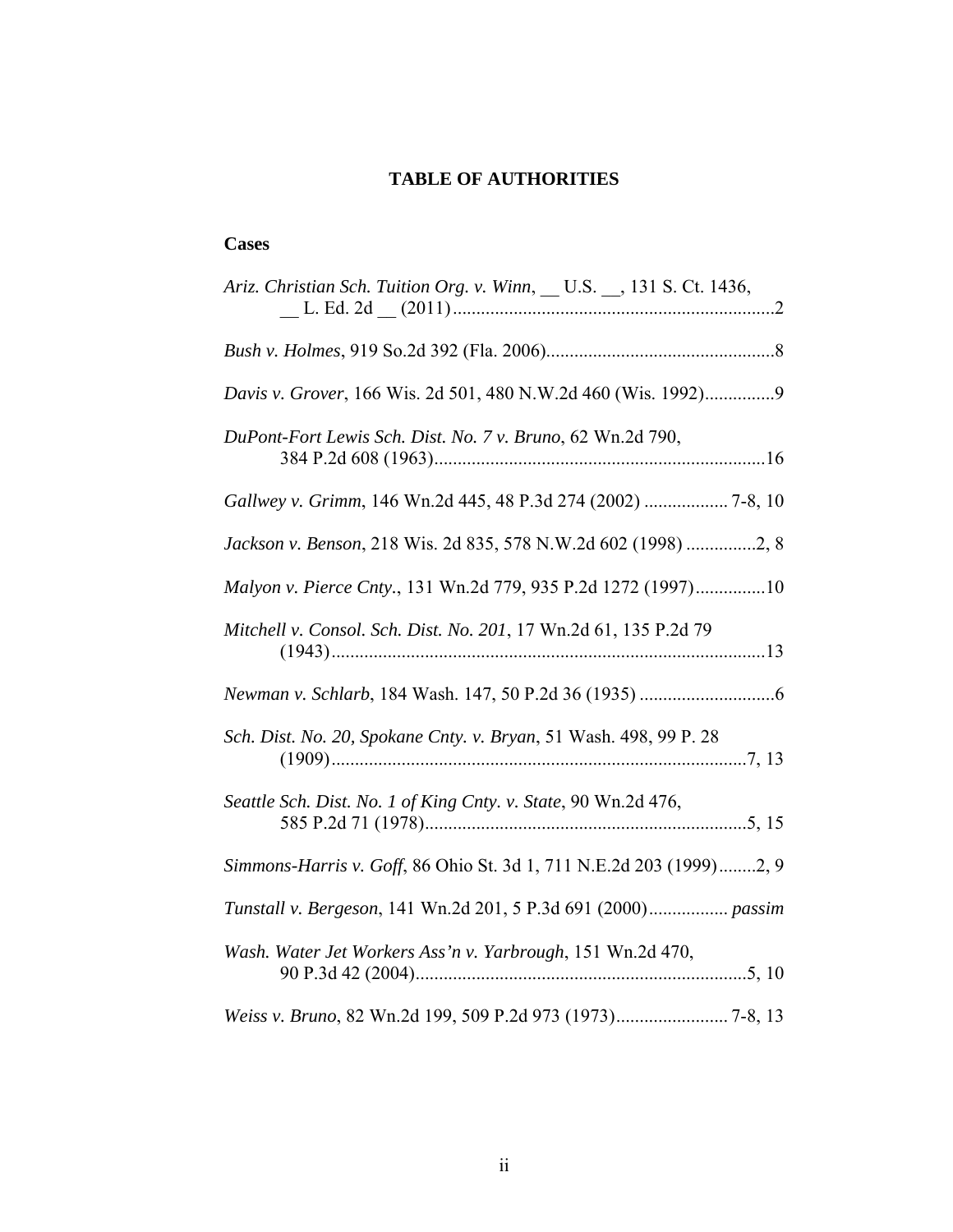| Widmar v. Vincent, 454 U.S. 263, 102 S. Ct. 269,         |  |
|----------------------------------------------------------|--|
|                                                          |  |
|                                                          |  |
| Zelman v. Simmons-Harris, 536 U.S. 639, 122 S. Ct. 2460, |  |
|                                                          |  |
|                                                          |  |

# **Statutes and Legislation**

| Act of Apr. 12, 1854, ch. I, 1854 Wash. Terr. Laws 319 10 |  |
|-----------------------------------------------------------|--|
|                                                           |  |
|                                                           |  |
|                                                           |  |
|                                                           |  |
|                                                           |  |
|                                                           |  |
|                                                           |  |
|                                                           |  |

# **Regulatory Provisions**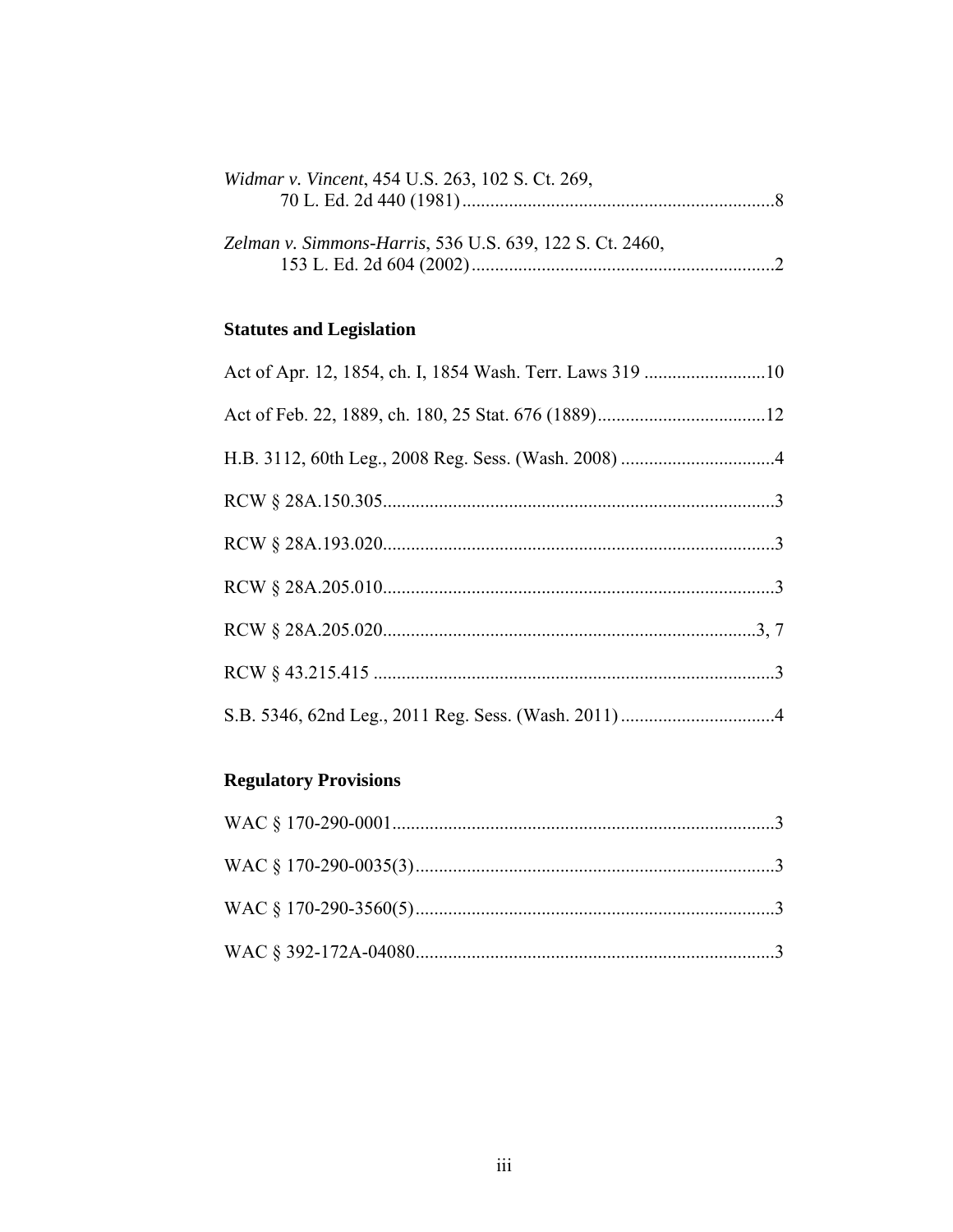# **Constitutional Provisions**

# **Other Authorities**

| Angie Burt Bowden, <i>Early Schools of Washington Territory</i> (1935) 11                                                        |
|----------------------------------------------------------------------------------------------------------------------------------|
| Carol Neufeld-Stout & Nancy Covert, Steilacoom Historical School<br>District No. 1: 150 Years of Educating Students (2005) 11    |
| Caroline Hoxby, <i>Rising Tide</i> , Education Next 69 (Winter 2001)18                                                           |
| Cecilia E. Rouse, Private School Vouchers and Student Achievement:<br>An Evaluation of the Milwaukee Parental Choice Program,    |
| Cornell W. Clayton, <i>Toward a Theory of the Washington Constitution</i> ,                                                      |
| Greg Forster, A Win-Win Solution: The Empirical Evidence on School<br>Vouchers (Found. for Educ. Choice 2nd ed. Mar. 2011)16, 17 |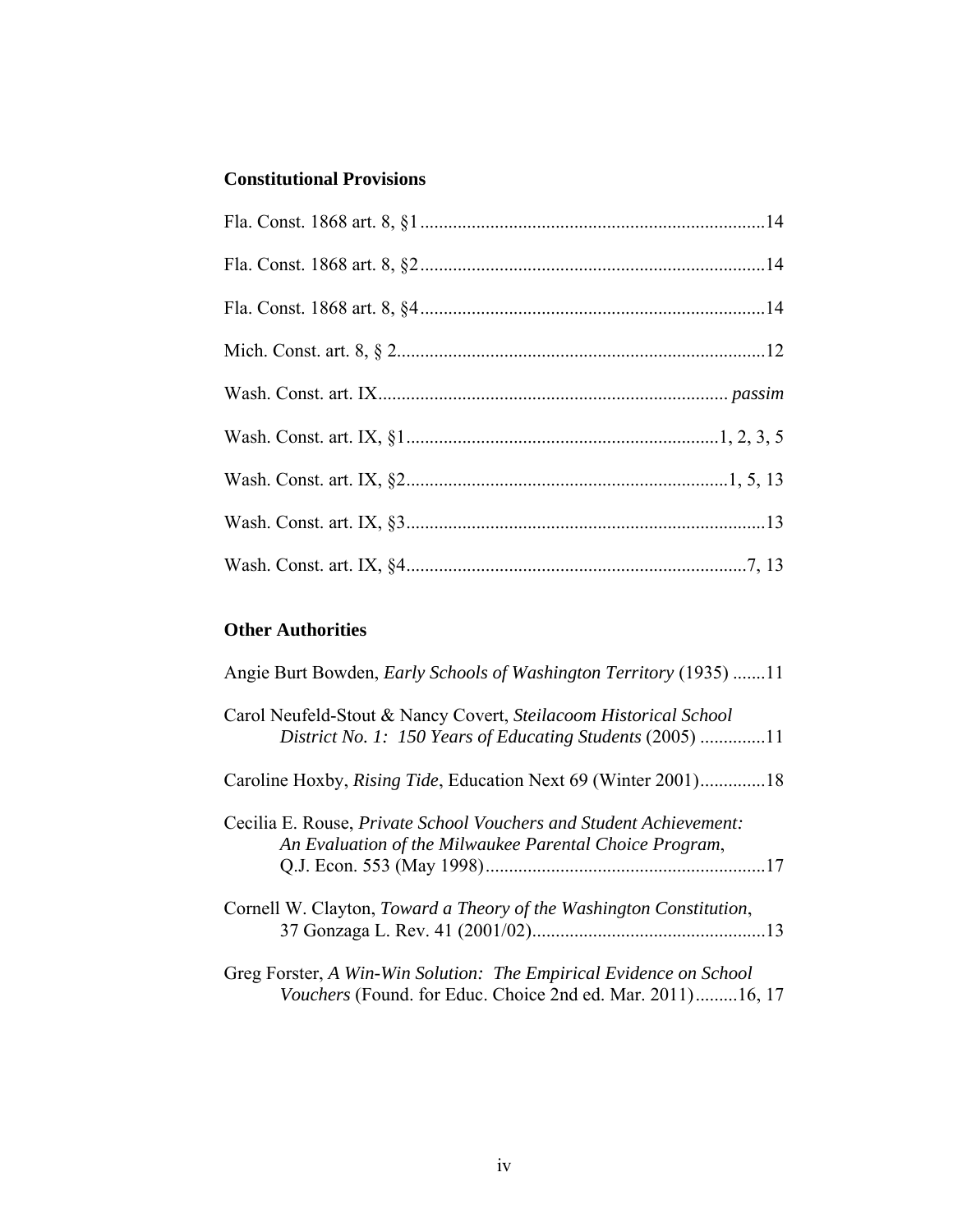| J. Orin Oliphant, History of the State Normal School at Cheney,                                                                                                                              |
|----------------------------------------------------------------------------------------------------------------------------------------------------------------------------------------------|
| Jay P. Greene et al., School Choice in Milwaukee: A Randomized<br><i>Experiment, in Learning from School Choice</i> (1998)17                                                                 |
| Jay P. Greene & Greg Forster, Rising to the Challenge: The Effect of<br>School Choice on Public Schools in Milwaukee and San                                                                 |
| John Barnard et al., Principal Stratification Approach to Broken<br>Randomized Experiments: A Case Study of School Choice<br>Vouchers in New York City, 98 J. Am. Stat. Ass'n 299 (2003)17   |
| Joshua M. Cowen, School Choice as a Latent Variable: Estimating<br>"Complier Average Causal Effect" of Vouchers in Charlotte,                                                                |
| Joshua M. Cowen et al., Student Attainment and the Milwaukee<br>Parental Choice Program (Univ. of Ark. Mar. 2011)19                                                                          |
| Marcus A. Winters & Jay P. Greene, Competition Passes the Test,                                                                                                                              |
| Martin R. West & Paul E. Peterson, The Efficacy of Choice Threats<br>Within School Accountability Systems: Results from<br>Legislatively Induced Experiments, 116 Econ. J. C46<br>$\dots$ 18 |
| Nathan A. Adams, IV, Pedigree of an Unusual Blaine Amendment:<br>Article I, Section 3 Interpreted and Implemented in Florida                                                                 |
| Nita Pyburn, Documentary History of Education in Florida: 1822-1860                                                                                                                          |
| Office of Program Policy Analysis and Gov't Accountability, Fla.<br>Legislature, The Corporate Income Tax Credit Scholarship<br>Program Saves State Dollars (Rep. No. 08-68, Dec. 2008)20    |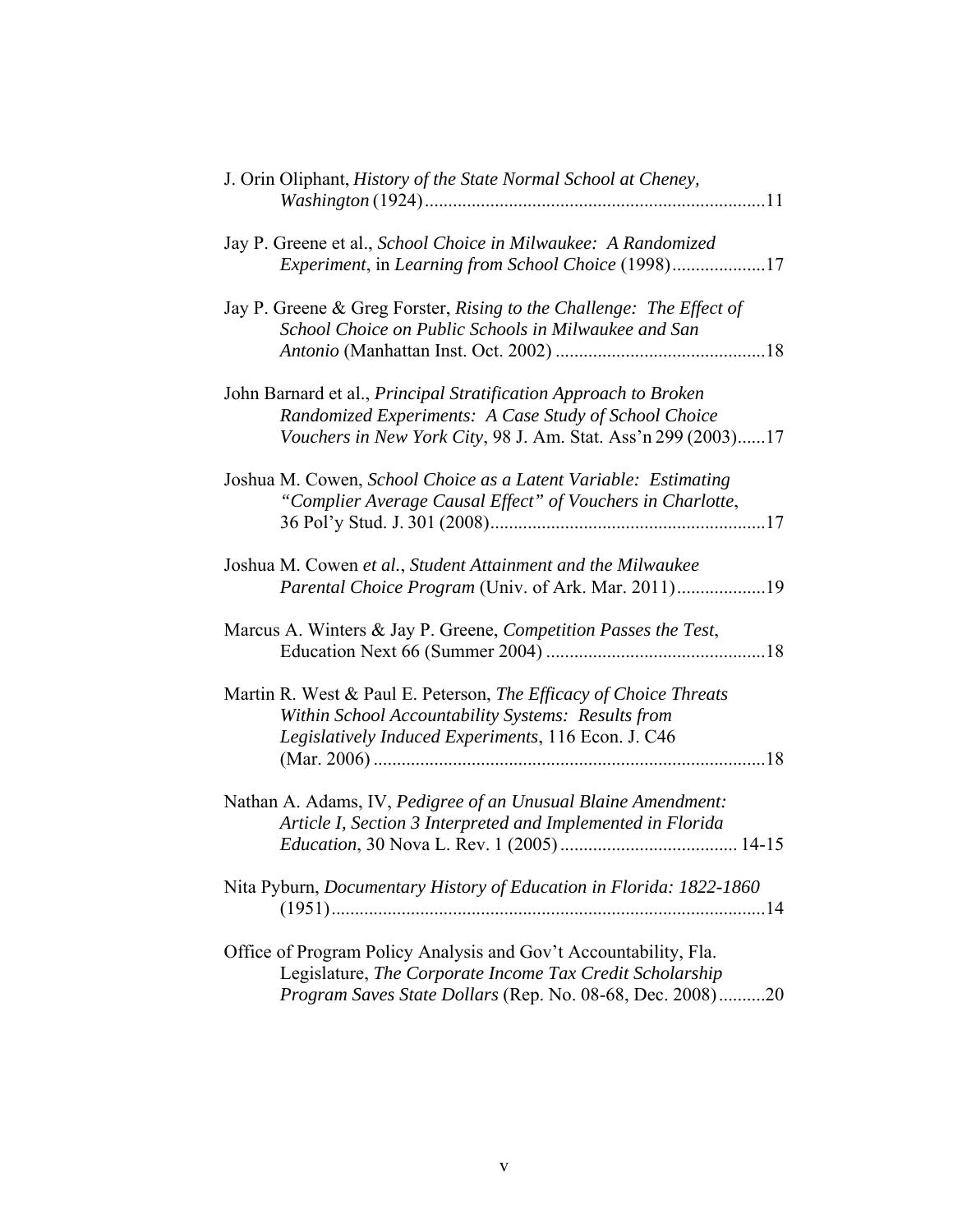| Patrick Wolf et al., Evaluation of the DC Opportunity Scholarship                                                                                                                       |
|-----------------------------------------------------------------------------------------------------------------------------------------------------------------------------------------|
| Providence of Our Lady of the Sacred Heart School, Cowlitz Prairie,                                                                                                                     |
| Rajashri Chakrabarti, Impact of Voucher Design on Public School<br>Performance: Evidence from Florida and Milwaukee Voucher<br>Programs (Fed. Reserve Bank of N.Y., Staff Rep. No. 315, |
| Richard J. Gabel, Public Funds for Church and Private Schools                                                                                                                           |
| Robert F. Utter and Hugh D. Spitzer, The Washington State                                                                                                                               |
| Robert M. Costrell, The Fiscal Impact of the Milwaukee Parental                                                                                                                         |
| Susan L. Aud, Education by the Numbers: The Fiscal Effect of School<br>Choice Programs, 1990-2006 (Milton and Rose D. Friedman                                                          |
| Thomas Cochran, History of Public-School Education in Florida                                                                                                                           |
| Toward a Theory of the Washington Constitution, 37 Gonzaga L.                                                                                                                           |
|                                                                                                                                                                                         |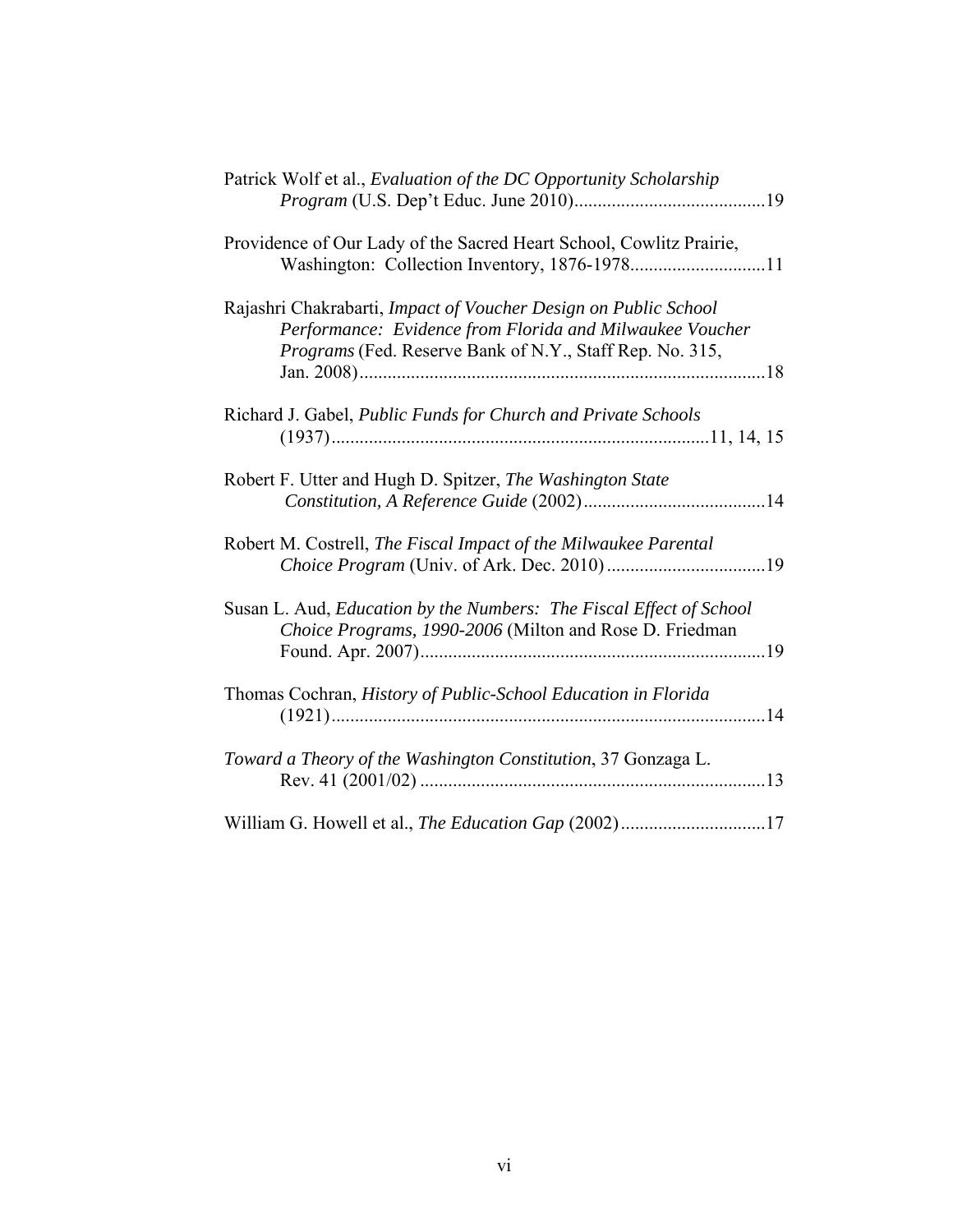#### **INTRODUCTION**

<span id="page-7-0"></span>Washington historically has provided for, and it continues to develop, a "diverse, pluralistic structure for the delivery of educational services." *Tunstall v. Bergeson*, 141 Wn.2d 201, 235 n.2, 5 P.3d 691 (2000) (Talmadge, J., concurring). In addition to maintaining a vibrant public school system, it relies heavily on private schools and private providers in fulfilling its "paramount duty" to "make ample provision for the education of all children." Const. art. IX,  $\S$  1. In recent years, it has considered further expanding educational opportunity through parental choice programs that provide additional alternatives to the public schools.

This "diverse, pluralistic structure," however, is threatened by the trial court's decision, which conflates the State's "paramount duty" to provide for education with its separate duty to "provide for a general and uniform system of public schools." *Compare* Const. art. IX, § 1, *with id.* art. IX,  $\S$  2. By confounding these distinct duties and treating them as coterminous, the trial court's decision reduces the State's role in education to little more than an exchequer for the public school system.

#### **IDENTITY AND INTEREST OF AMICUS CURIAE**

The Institute for Justice is a non-profit, public interest law firm dedicated to protecting individual liberties. Since its founding 20 years ago, the Institute has defended parental choice programs at all levels of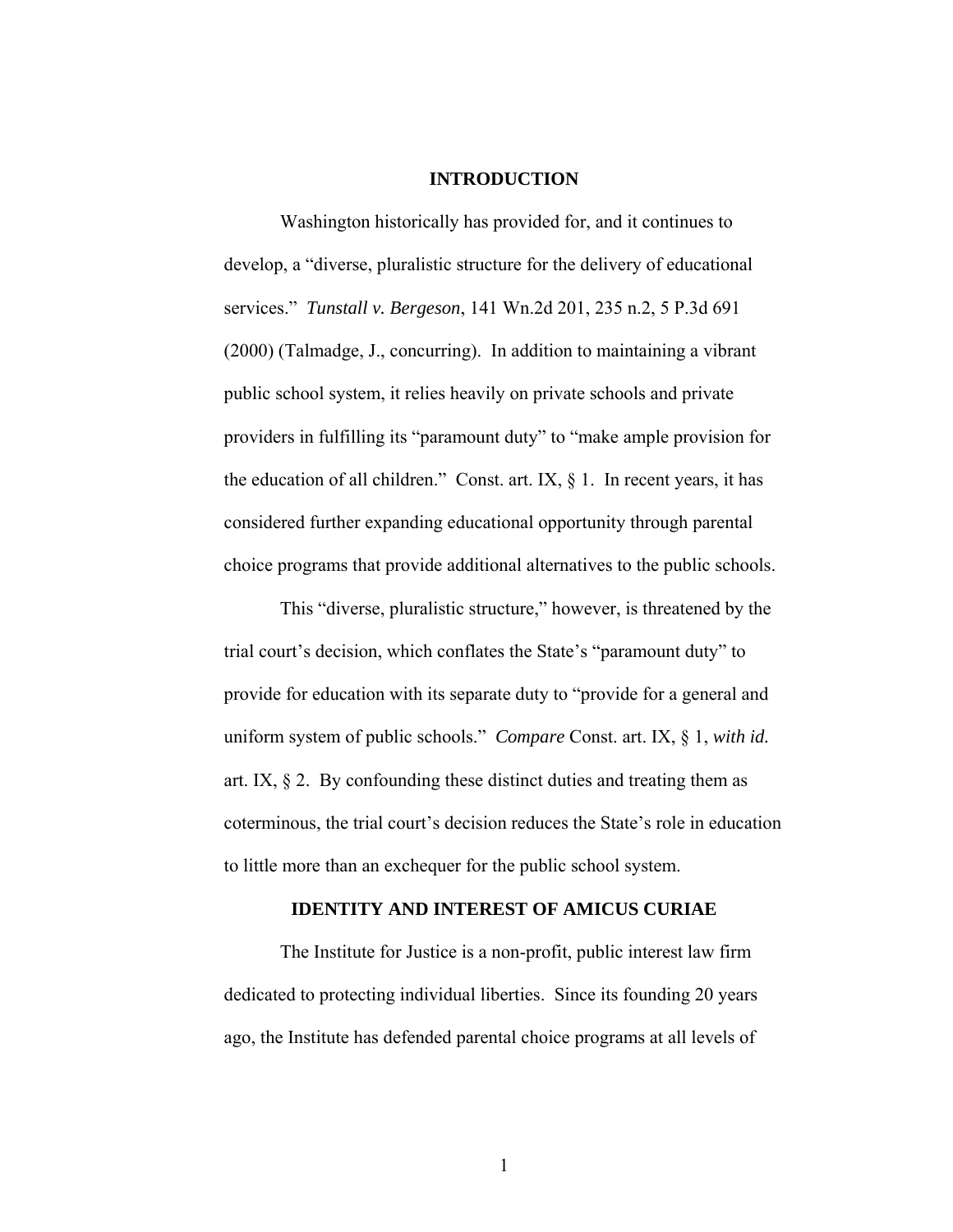<span id="page-8-0"></span>state and federal courts by representing, as defendant-intervenors, parents whose children attend schools on scholarships made available through such programs. *See, e.g.*, *Zelman v. Simmons-Harris*, 536 U.S. 639, 122 S. Ct. 2460, 153 L. Ed. 2d 604 (2002); *Ariz. Christian Sch. Tuition Org. v. Winn*, \_\_ U.S. \_\_, 131 S. Ct. 1436, \_\_ L. Ed. 2d \_\_ (2011). A primary legal issue in several of these cases has been whether a state may provide for alternatives to its public schools or whether it must instead dedicate its funding to the public school system exclusively. *See, e.g.*, *Jackson v. Benson*, 218 Wis. 2d 835, 578 N.W.2d 602 (1998); *Simmons-Harris v. Goff*, 86 Ohio St. 3d 1, 711 N.E.2d 203 (1999).

#### **STATEMENT OF THE CASE**

The Institute adopts the State's Statement of the Case but wishes to emphasize an aspect of the trial court's decision not developed therein specifically, the court's conclusion that the State is not satisfying its "paramount duty" to provide for education because it has not calculated or funded the precise dollar amount that "it would cost the State's *public schools* to equip all children with the basic knowledge and skills included withinthe substantive 'education' mandated by Article IX,  $\S1$ ." The implication is that the "education" for which the State has a paramount

 $\overline{a}$ 

<span id="page-8-1"></span><sup>&</sup>lt;sup>1</sup> Findings of Fact/Conclusions of Law (FOF/COL) | 262 (emphasis added); see also id. ¶¶ 227, 263.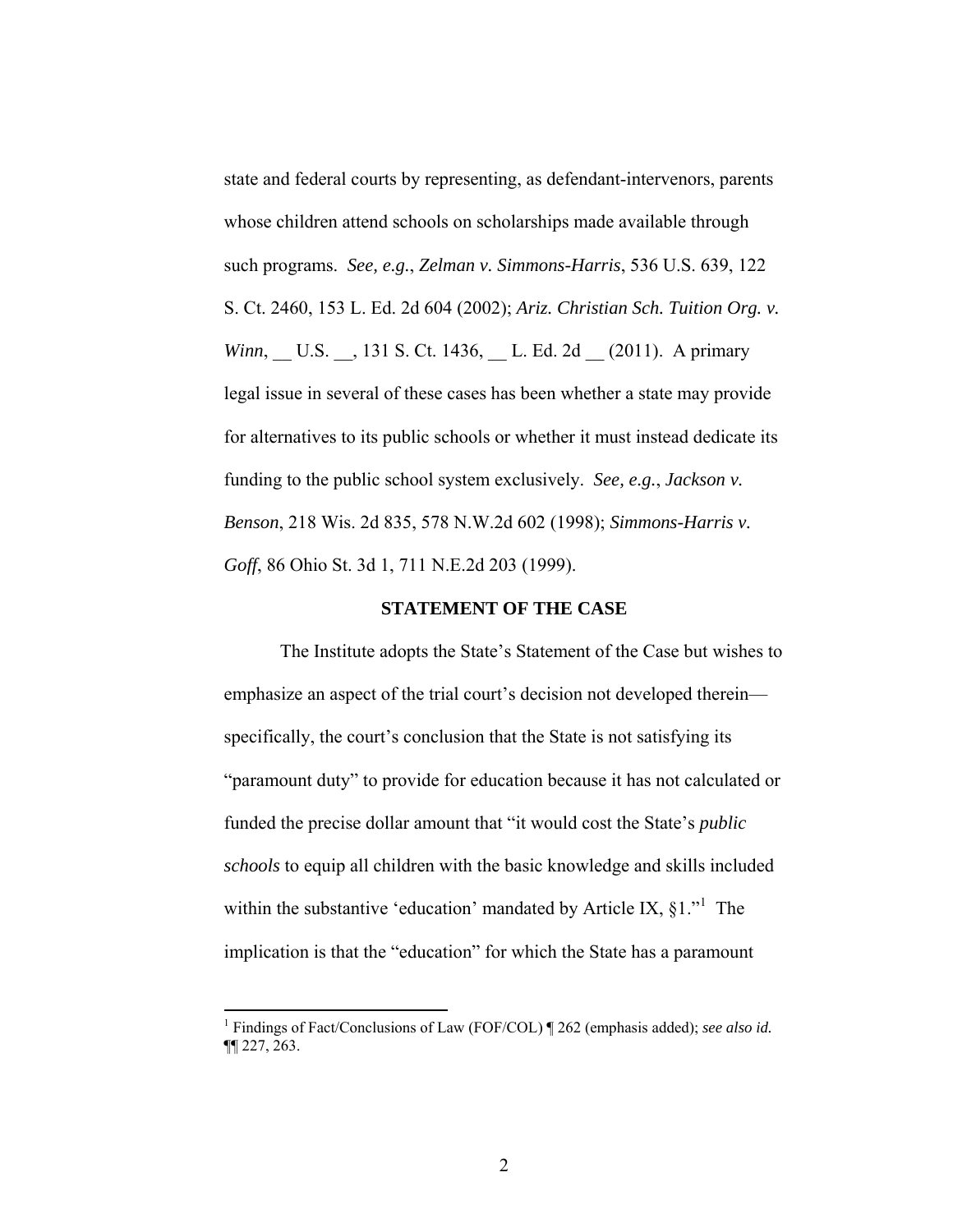<span id="page-9-0"></span>duty to provide occurs—and must occur—exclusively through the public school system. As discussed below, that is not the case.

#### **ARGUMENT**

The State's "paramount duty" under Article IX, section 1, is to provide "for the education" of Washington's children—not to provide a public school system. In discharging this "paramount duty," the State relies not only on its public schools, but also on private schools and private education providers. For example, the State authorizes school districts to place students in private schools for special education services. WAC § 392-172A-04080. It authorizes districts to contract with private providers for the education of students who are academically at risk, suspended, likely to be expelled, or subject to repeated disciplinary actions. RCW § 28A.150.305. It allows the Superintendent of Public Instruction to contract with private providers for the delivery of educational services to juvenile inmates. *Id.* § 28A.193.020. It funds, through grants and reimbursement programs, private early childhood education programs, *id.* § 43.215.415, as well as private education centers for common school dropouts. *Id.* §§ 28A.205.010, .020. It has voucher programs that allow low-income and seasonal workers to choose private preschools or other child care providers for their children. WAC §§ 170- 290-0001, -0035(3), -3560(5). And, in recent years, it has considered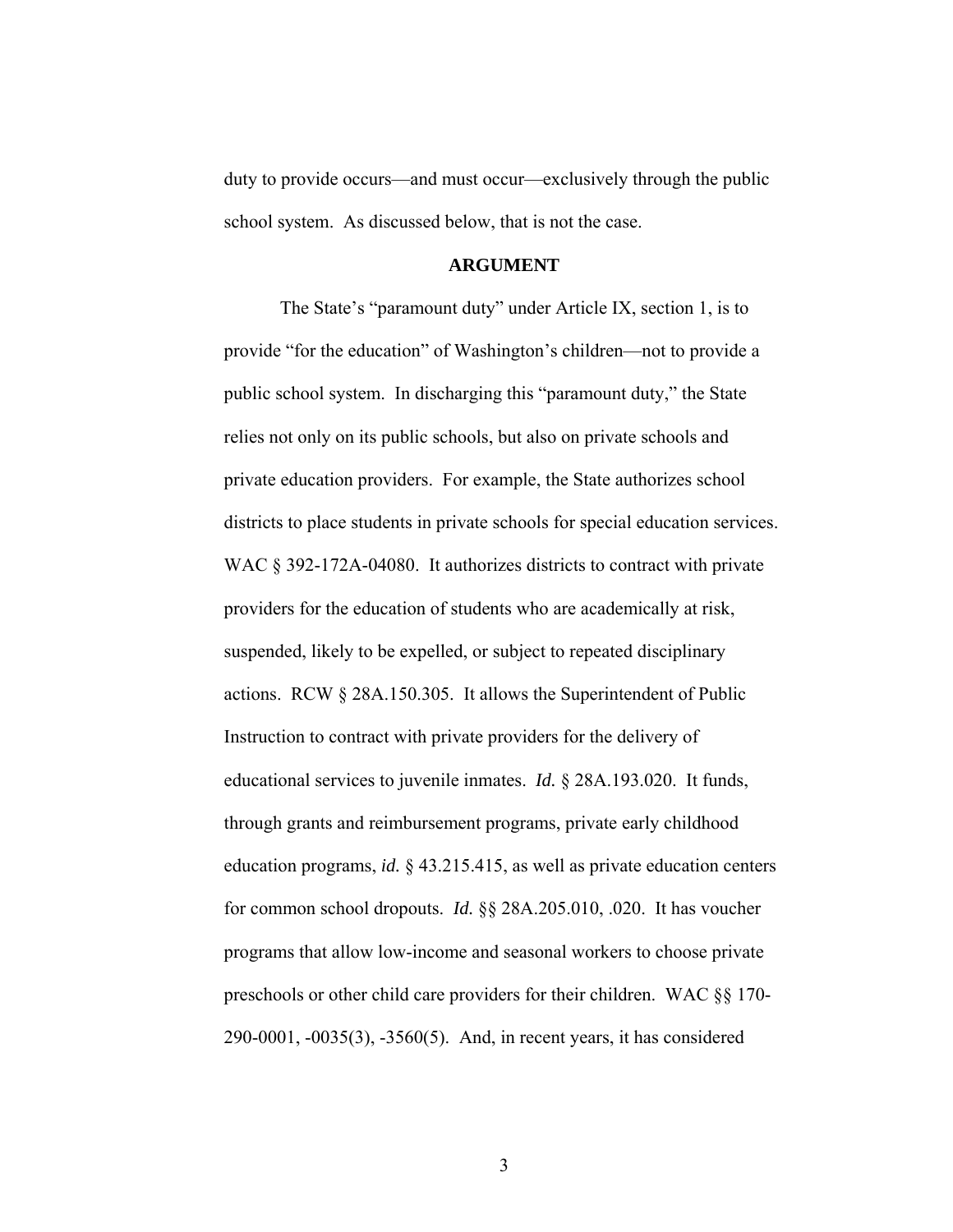adopting new parental choice programs to provide greater educational opportunity at the K-12 level. *E.g.*, S.B. 5346, 62nd Leg., 2011 Reg. Sess. (Wash. 2011) (bill to provide \$3,500 vouchers for children educated outside public school system); H.B. 3112, 60th Leg., 2008 Reg. Sess. (Wash. 2008) (bill to create tax credit scholarship program allowing children with disabilities to attend school of parents' choice).

Despite the substantial role that private schools and private providers play, the trial court looked myopically to the public schools in determining whether the State has satisfied its "paramount duty" to provide for education. The court's decision reduces the question of whether the State is "mak[ing] ample provision for the education of all children" to whether the State has calculated and disbursed specific dollar amounts for the public schools. By thus conflating the "paramount duty" to provide for education with the separate duty to "provide for a general and uniform system of public schools," the court effectively curtailed the State's ability to provide for educational opportunities outside the public school system.

Nothing in Article IX's text establishes the public schools as the exclusive means by which the State discharges its duty to provide for the education of Washington's children. Rather, its text allows the State to use other mechanisms, such as parental choice programs, to facilitate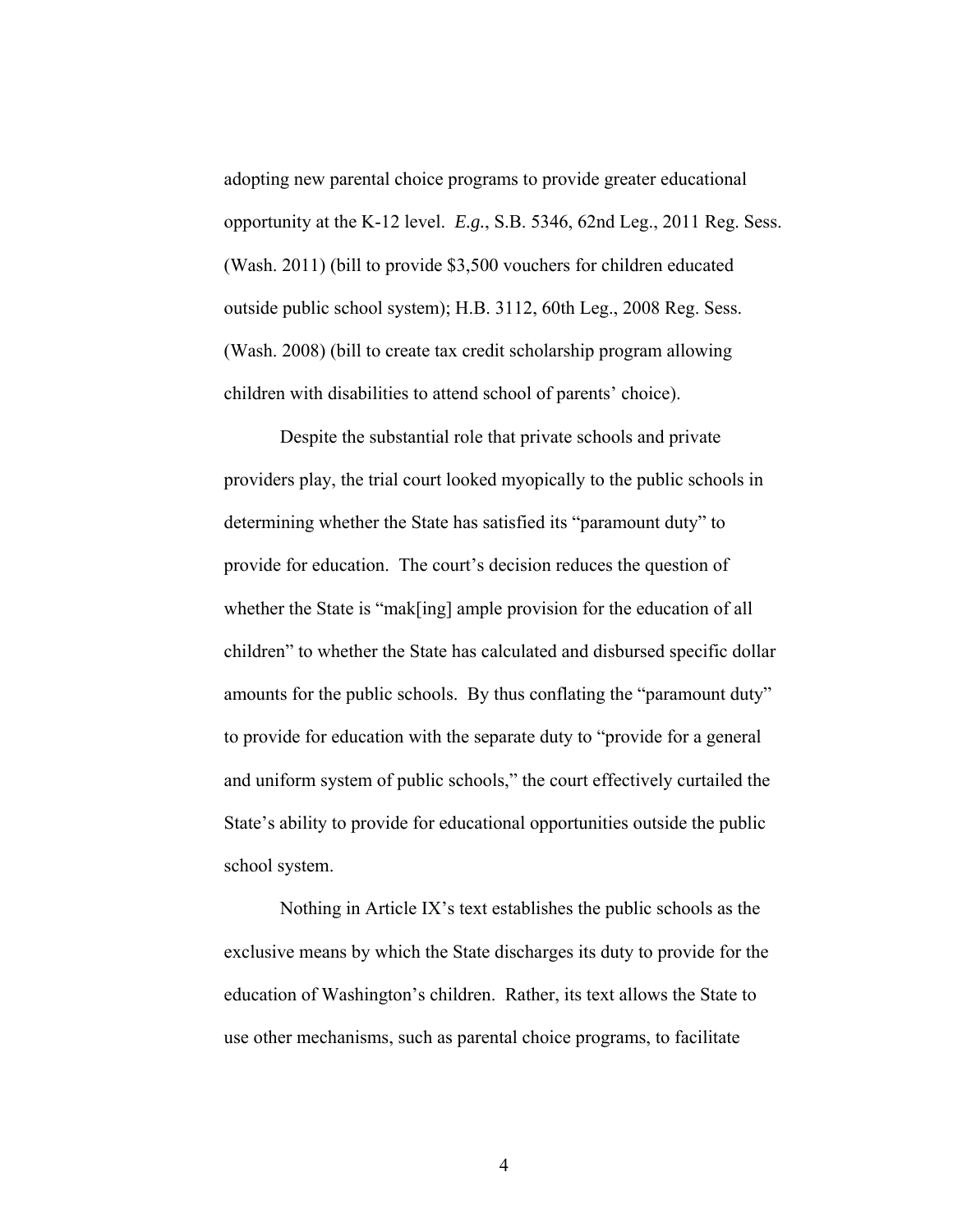<span id="page-11-0"></span>alternatives to the public schools. Historical evidence confirms that the framers of Washington's Constitution and the ratifying public understood Article IX as affording the State discretion to provide for such alternatives. And there is a substantial body of empirical research demonstrating that parental choice, rather than perpetual public school funding increases, is the more effective means of improving educational outcomes.

## **A. The Text Of Article IX Allows The State To Provide For Alternatives To The Public Schools In Fulfilling Its "Paramount Duty"**

"When interpreting constitutional provisions, [this Court] look[s] first to the plain language of the text and will accord it its reasonable interpretation." *Wash. Water Jet Workers Ass'n v. Yarbrough*, 151 Wn.2d 470, 477, 90 P.3d 42 (2004). Article IX's text plainly affords the State discretion to provide for alternatives to the public schools.

The State's "paramount duty," according to Article IX, section 1, is to "make ample provision for the education" of Washington's children—not to provide for a public school system. Although the Legislature does have a separate obligation, under Article IX, section 2, to "provide for a general and uniform system of public schools," that is merely a "first priority" in the exercise of the State's paramount duty—not the paramount duty itself. *Seattle Sch. Dist. No. 1 of King Cnty. v. State*, 90 Wn.2d 476, 518, 585 P.2d 71 (1978). As this Court has held, the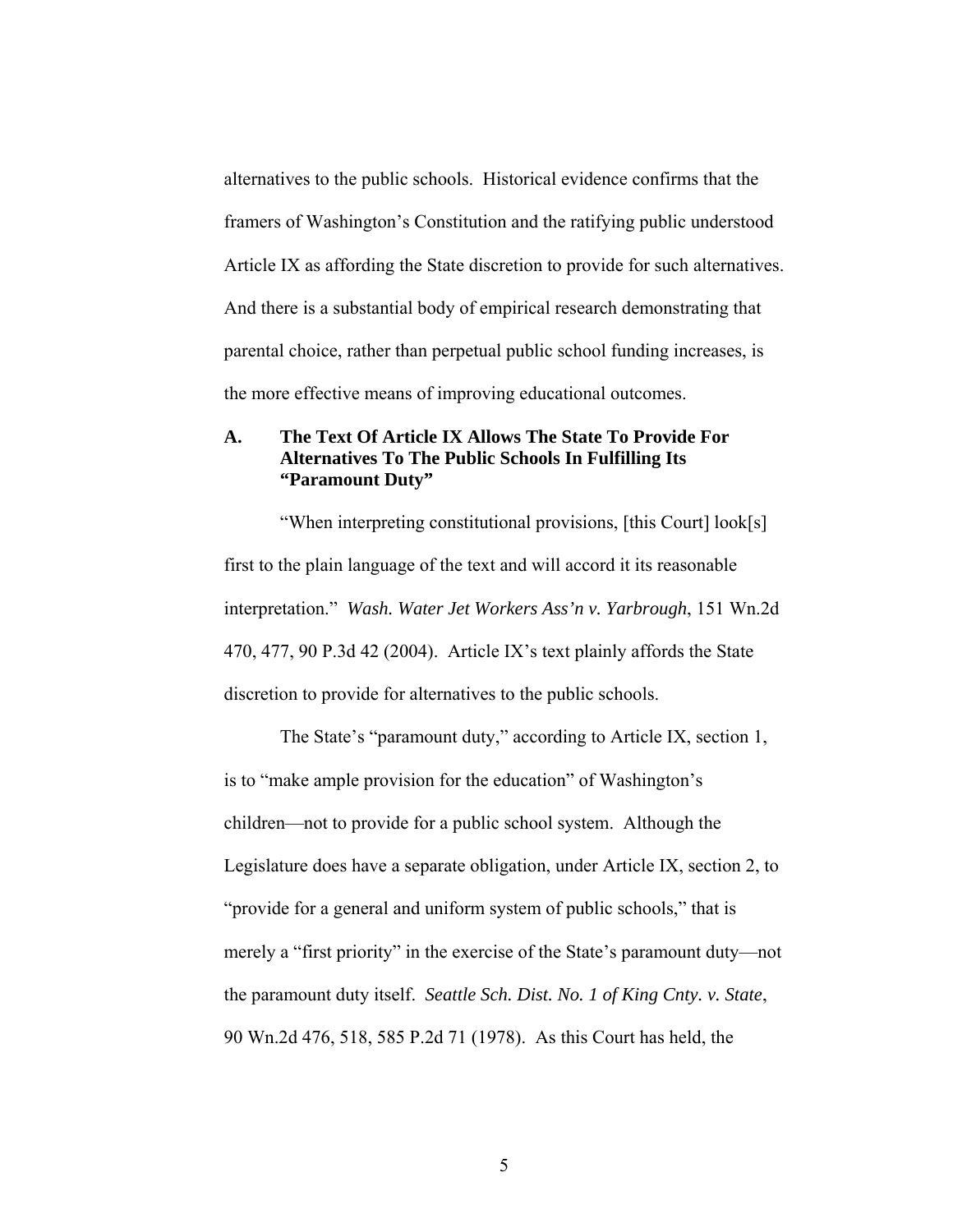"paramount duty" to provide for education exists "[i]n addition to the [public school] requirements [of] article IX, section 2." *Tunstall*, 141 Wn.2d at 222; *see also id.* at 221-22 ("[T]he State's constitutional duty to provide educational services does not end with the creation of a 'general and uniform' school system.").

Moreover, nothing in Article IX requires the State to fulfill its paramount duty through the public schools alone. Rather, the constitution leaves the State discretion to "select any method that it s[ees] fit in order to discharge that duty." *Newman v. Schlarb*, 184 Wash. 147, 153, 50 P.2d 36 (1935).

In fact, this Court has already concluded that the State may provide for educational opportunities outside the public school system. In *Tunstall v. Bergeson*, it upheld the State's reliance on alternative education providers, including private contractors, to deliver educational services to children incarcerated in adult correctional facilities. *Tunstall*, 141 Wn.2d at 220-23. The Court rejected, as "clearly without merit," the argument that "school districts are the only entity qualified to provide educational services under article IX." *Id.* at 232. Noting that "the Legislature allows for alternatives to the 'common school system'"—including, specifically, private schools—the Court held that the State may rely on private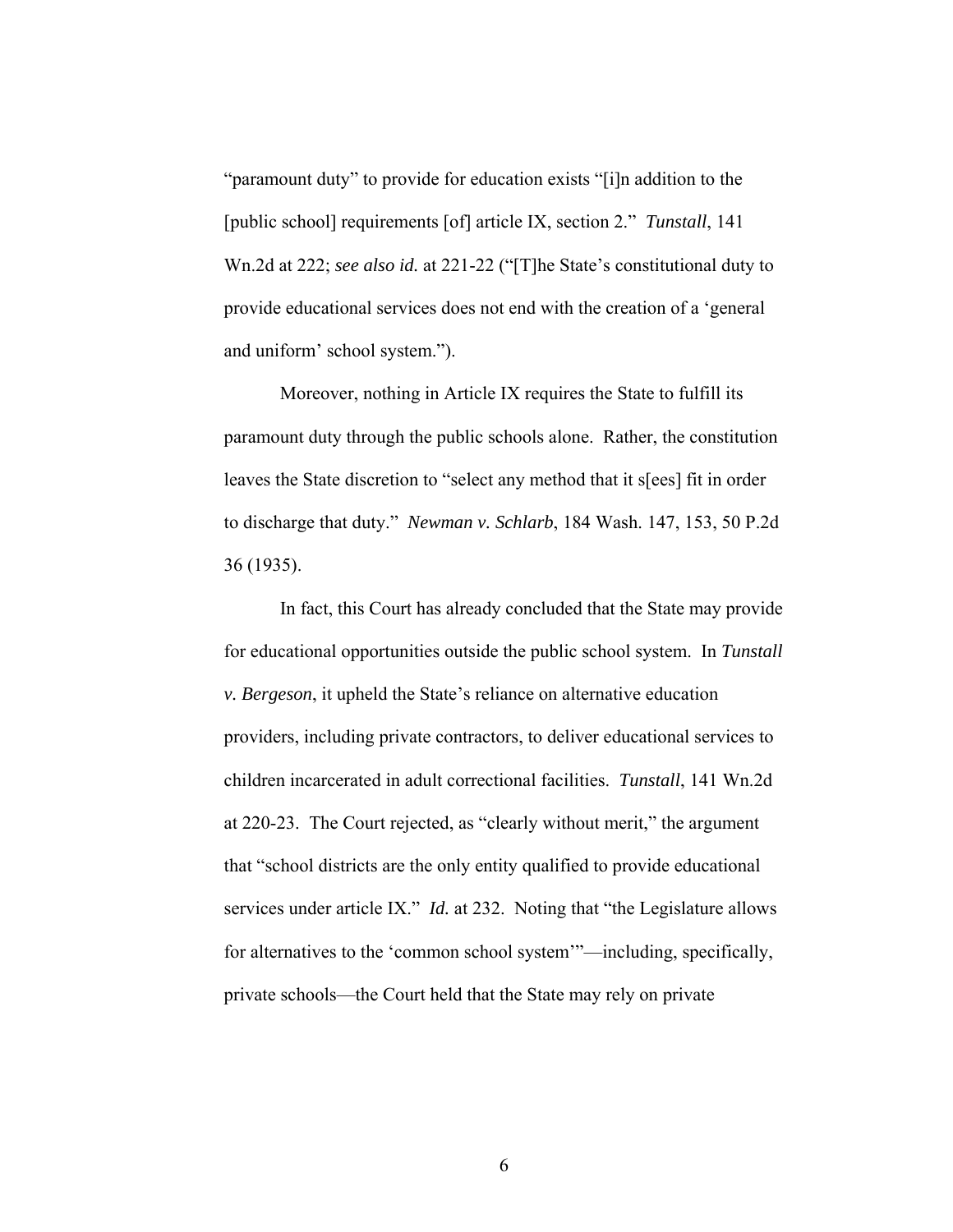contractors to fulfill its "paramount duty" with respect to incarcerated children. *Id.* at 232-33; *see also id.* at 235 n.2 (Talmadge, J., concurring).

Other provisions of Article IX expressly contemplate that the State will provide for opportunities at private schools. For example, Article IX, section 4, states that "[a]ll schools maintained or supported wholly *or in part* by the public funds shall be forever free from sectarian control or influence." (Emphasis added.) Given the public's obligation to fund public schools in whole, $2$  the language concerning schools maintained or supported "in part" by public funds necessarily refers to private schools and the fact that they, too, may receive public support. In fact, this Court has held that it is "immaterial" if state financial assistance programs allow public funds to flow to private elementary and secondary schools, so long as the schools are not "sectarian." *Weiss v. Bruno*, 82 Wn.2d 199, 211, 509 P.2d 973 (1973), *overruled in part on other grounds by Gallwey v. Grimm*, 146 Wn.2d 445, 48 P.3d 274 (2002); *see also id.* at 212 ("Read together, [Article IX, sections 1 and 4,] simply mean that the state, in carrying out its paramount duty of education, may not support schools under sectarian control or influence." $)$ .<sup>3</sup>

<span id="page-13-0"></span><sup>2</sup> *See Sch. Dist. No. 20, Spokane Cnty. v. Bryan*, 51 Wash. 498, 504, 99 P. 28 (1909); RCW § 28A.150.020.

<span id="page-13-1"></span><sup>&</sup>lt;sup>3</sup> In making this point, the Institute for Justice is not endorsing Article IX, section 4's denial of educational opportunities at so-called "sectarian" schools. To the contrary, insofar as it denies such opportunities, section 4 arguably violates the U.S. Constitution—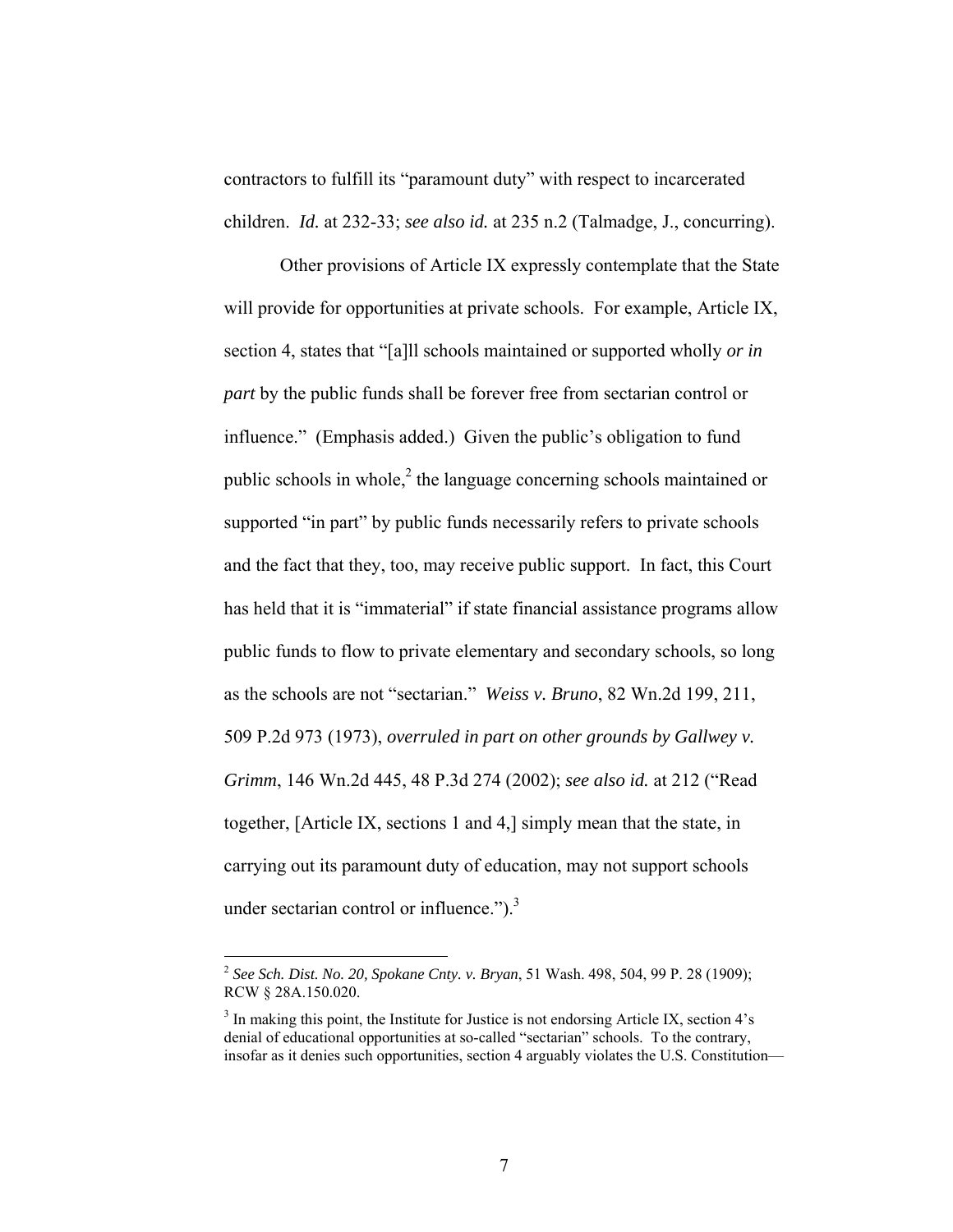Courts in other states have similarly concluded that constitutional education provisions like Washington's do not prohibit a state from providing for educational opportunities outside the public school system. For example, in *Jackson v. Benson*, the Wisconsin Supreme Court upheld a voucher program that empowers low-income parents to choose private schools for their children. Choice opponents argued that the Wisconsin Constitution "prohibits the State from diverting students and funds away from the public school system" and, therefore, "requires that the district schools be the only system of state-supported education." 218 Wis. 2d at 894. The Court rejected the argument, holding that the constitution "provides not a ceiling but a floor upon which the legislature can build additional opportunities for school children in Wisconsin." *Id.* at 894-95.[4](#page-14-0) By enacting the voucher program, the court explained, "the State has

a possibility that *Weiss* itself appears to recognize. *See Weiss*, 82 Wn.2d at 206 n.2 ("The only possible qualification upon the sweeping prohibition of Const. art. 9, § 4 would result from conflict with the free exercise clause of the first amendment to the United States Constitution."); *see also Widmar v. Vincent*, 454 U.S. 263, 276, 102 S. Ct. 269, 70 L. Ed. 2d 440 (1981) (holding that a state's interest "in achieving greater separation of church and State than is already ensured under the Establishment Clause of the Federal Constitution" is "limited by the Free Exercise Clause" and is not "sufficiently 'compelling'" to justify singling out religion for disfavor).

<span id="page-14-0"></span><sup>4</sup> The Florida Supreme Court came to the opposite conclusion in *Bush v. Holmes*, 919 So.2d 392 (Fla. 2006), holding that the Florida Constitution "does not . . . establish a 'floor' of what the state can do to provide for the education of Florida's children" and, therefore, "does not authorize additional [educational] alternatives." *Id.* at 408. As the dissent noted, however, nothing in the text of Florida's constitution, either expressly or implicitly, establishes the public school system as the exclusive means by which the state can provide for education. *Id.* at 414-15 (Bell, J., dissenting). In any event, the majority relied on 1998 amendments to Florida's education article and not the 1868 version that, as discussed below, served as a model for Washington. *Id.* at 412 n.14.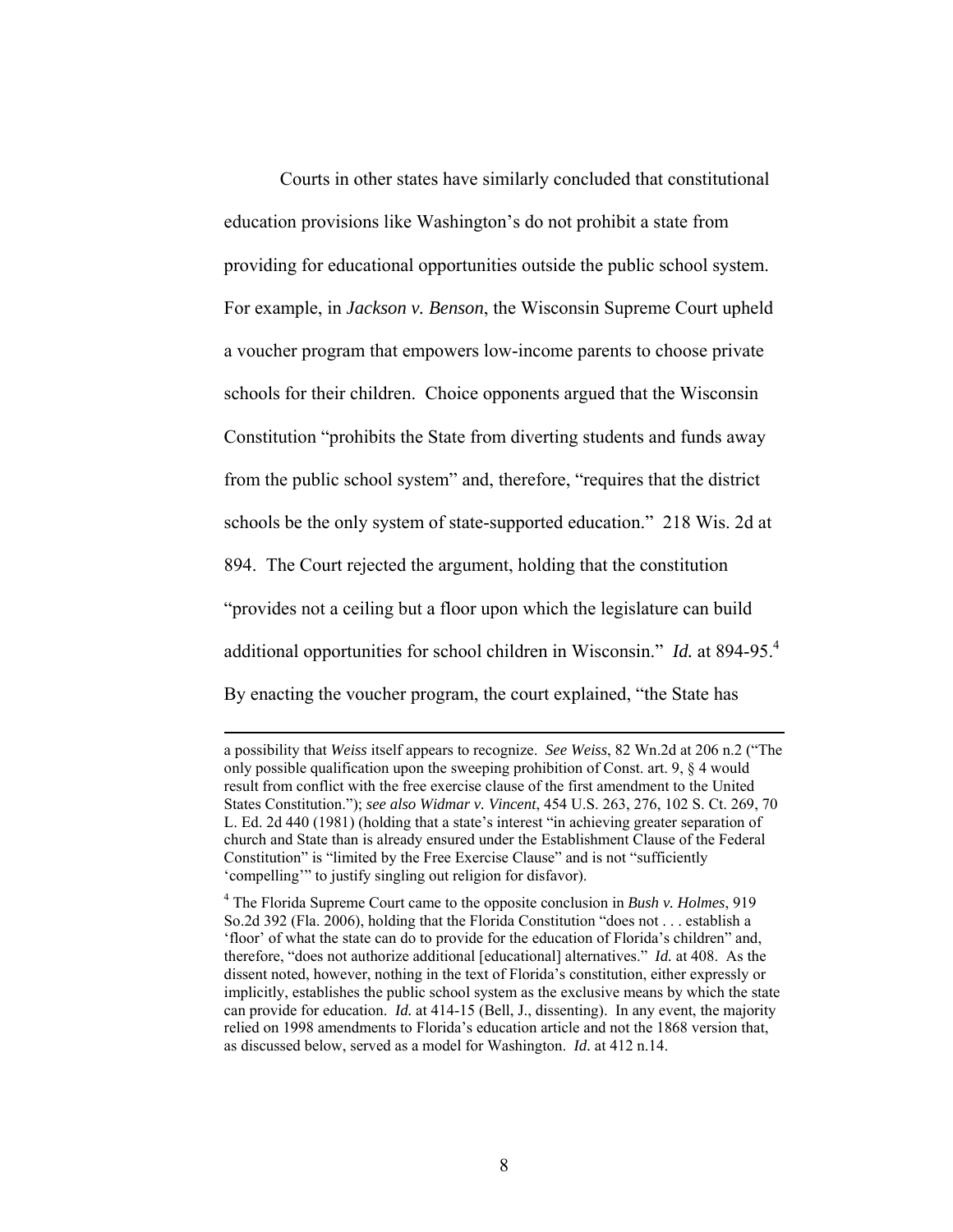merely allowed certain disadvantaged children to take advantage of alternative educational opportunities in addition to those provided by" the public school provision of the state constitution. *Id.* at 895*; see also Davis v. Grover*, 166 Wis. 2d 501, 538-39, 480 N.W.2d 460 (Wis. 1992).

The Ohio Supreme Court came to the same conclusion in resolving a challenge to a voucher program for students in the Cleveland City School District. In *Simmons-Harris v. Goff*, choice opponents argued that the program violated a state constitutional provision requiring the legislature to provide for a "thorough and efficient system of common schools throughout the State"—a provision that they claimed is an "implicit . . . prohibition against the establishment of a system of uncommon (or nonpublic) schools financed by the state." 86 Ohio St. 3d

at 11. The court squarely rejected their argument:

Private schools have existed in this state since before the establishment of public schools. They have in the past provided and continue to provide a valuable alternative to the public system. . . . We fail to see how the School Voucher Program, at the current funding level, undermines the state's obligation to public education.

*Id.*

In short, the trial court's suggestion that the State's "paramount duty" must be accomplished through the public schools alone is erroneous. It finds no support in the text of Article IX, and it contravenes precedent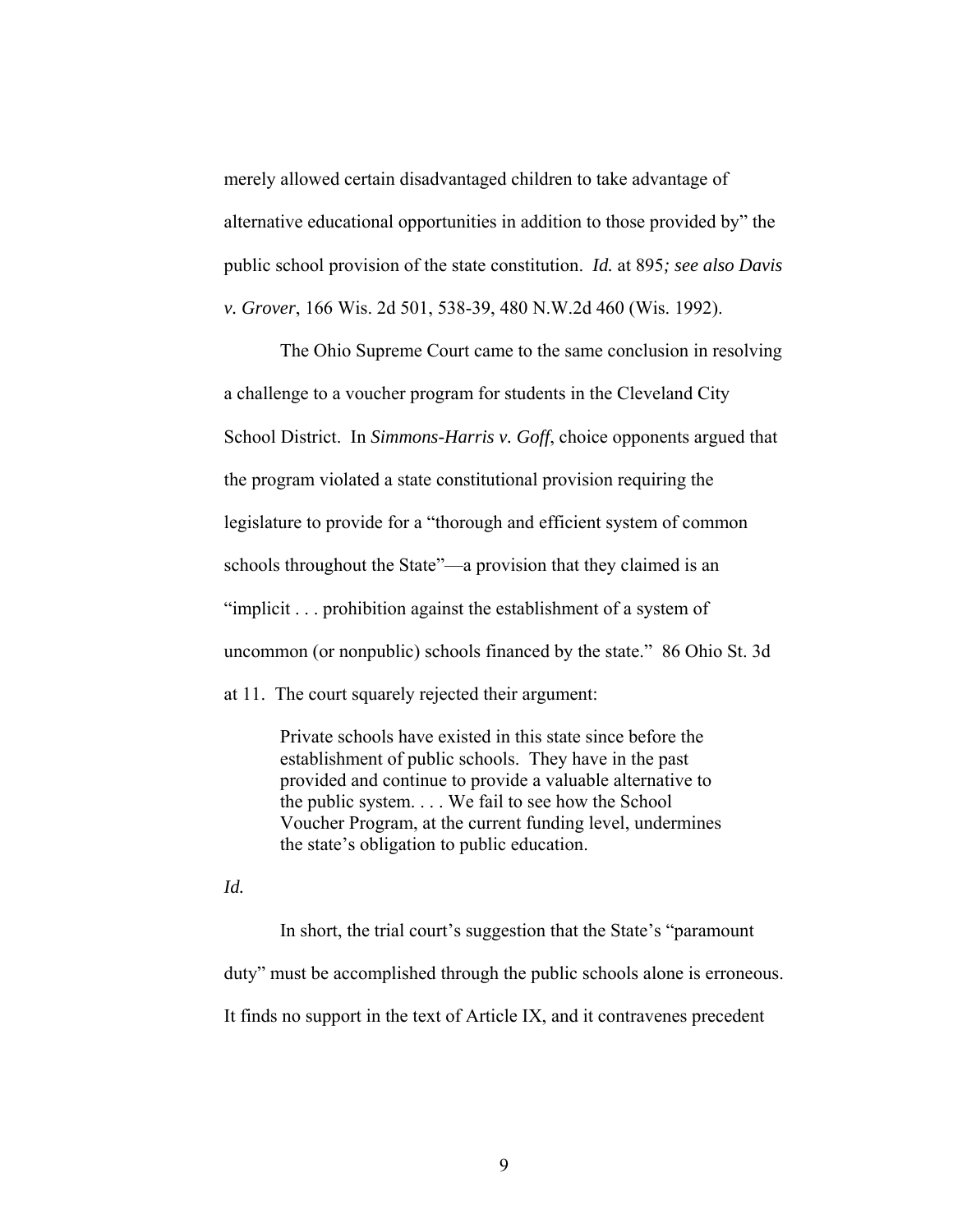<span id="page-16-0"></span>from this Court and persuasive authority from other states with constitutional education provisions similar to Washington's.

## **B. Historical Evidence Indicates That The Framers And Ratifying Public Understood Article IX To Allow Provision For Alternatives To The Public Schools**

If this Court determines that the language of Article IX is unclear regarding the State's ability to provide for alternative educational opportunities, it may properly consider historical evidence for guidance. *Wash. Water Jet Workers Ass'n*, 151 Wn.2d at 477. "This court's objective," after all, "is to define the constitutional principle in accordance with the original understanding of the ratifying public so as to faithfully apply the principle to each situation which might thereafter arise." *Gallwey*, 146 Wn.2d at 460 (internal quotation marks and citation omitted). Thus, historical conditions in the Washington Territory around the time of the 1889 Convention are particularly instructive in discerning the framers' and ratifying public's understanding of Article IX. *See Malyon v. Pierce Cnty.*, 131 Wn.2d 779, 794-97, 935 P.2d 1272 (1997).

Public funding of private schools was commonplace in Washington around the time of the convention, notwithstanding the fact that the Territorial legislature had established a common school system some three decades earlier. *See* Act of Apr. 12, 1854, ch. I, 1854 Wash. Terr. Laws 319. For example, in 1888-89 alone, one private academy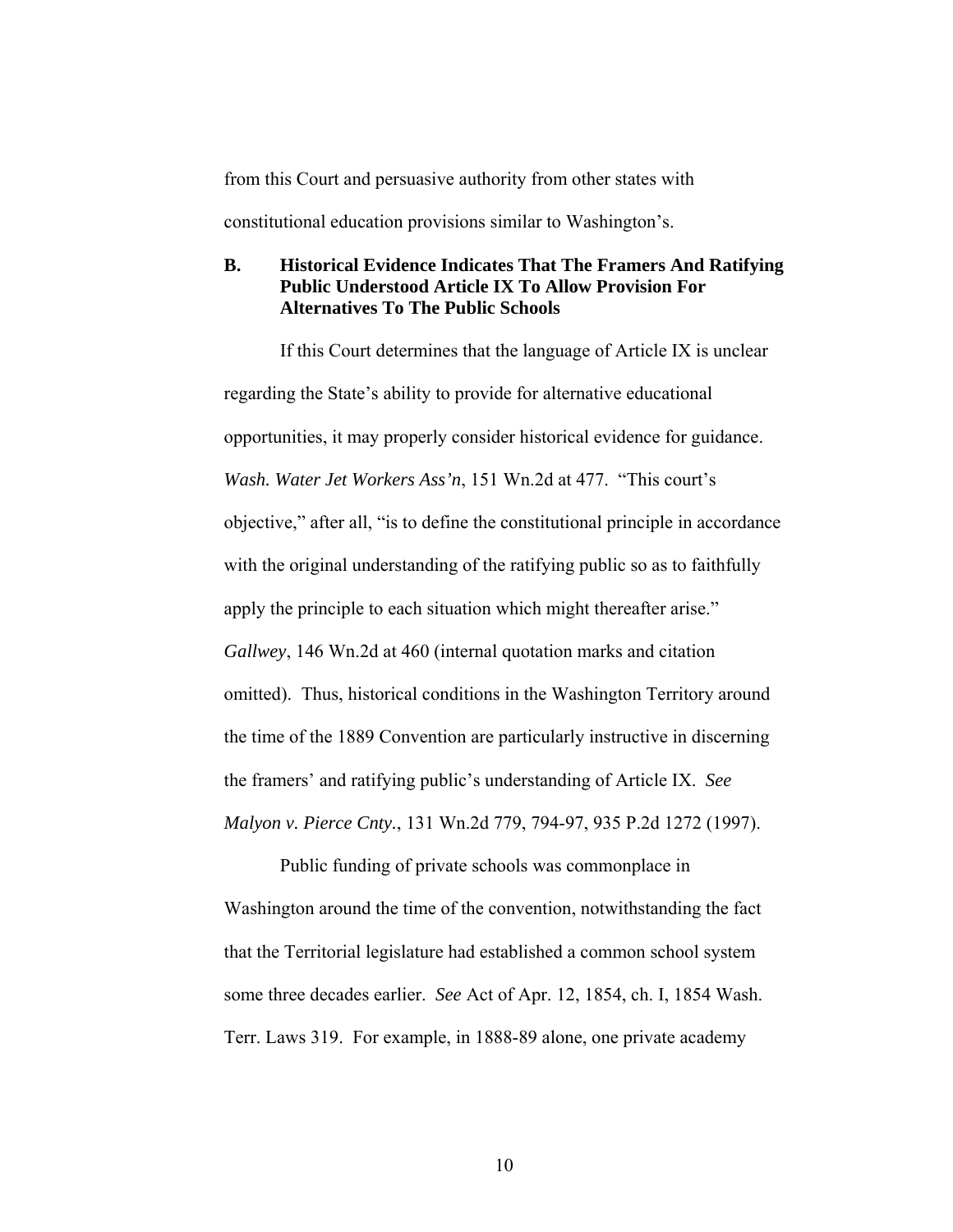received \$5,400 in public funds. *See* Richard J. Gabel, *Public Funds for Church and Private Schools* 684 (1937). District funds in Steilacoom were similarly paid to "a school under the auspices of the Congregational Church," which served as the town's public school throughout much of the 1880s. *See* Carol Neufeld-Stout & Nancy Covert, *Steilacoom Historical School District No. 1: 150 Years of Educating Students* 9-11 (2005) (internal quotation marks omitted). From 1883 to 1887, the private Benjamin P. Cheney Academy was "employed by the Cheney school district to do its teaching work." J. Orin Oliphant, *History of the State Normal School at Cheney, Washington* 16 (1924) (internal quotation marks omitted); *see also id.* at 2, 12. The Sisters of Providence accepted a three-year contract with the local school district near present-day Toledo for \$40 per month in 1877. *See* Providence of Our Lady of the Sacred Heart School, Cowlitz Prairie, Washington: Collection Inventory, 1876- 1978. And in many other towns, including Bellingham, Waitsburg, and Walla Walla, pre-existing private schools were actually converted into public schools. *See* Angie Burt Bowden, *Early Schools of Washington Territory* 63, 79, 302 (1935)*.*

Even where private schools were not formally employed by school districts or converted into public schools, districts relied heavily on the facilities and resources of private organizations in providing educational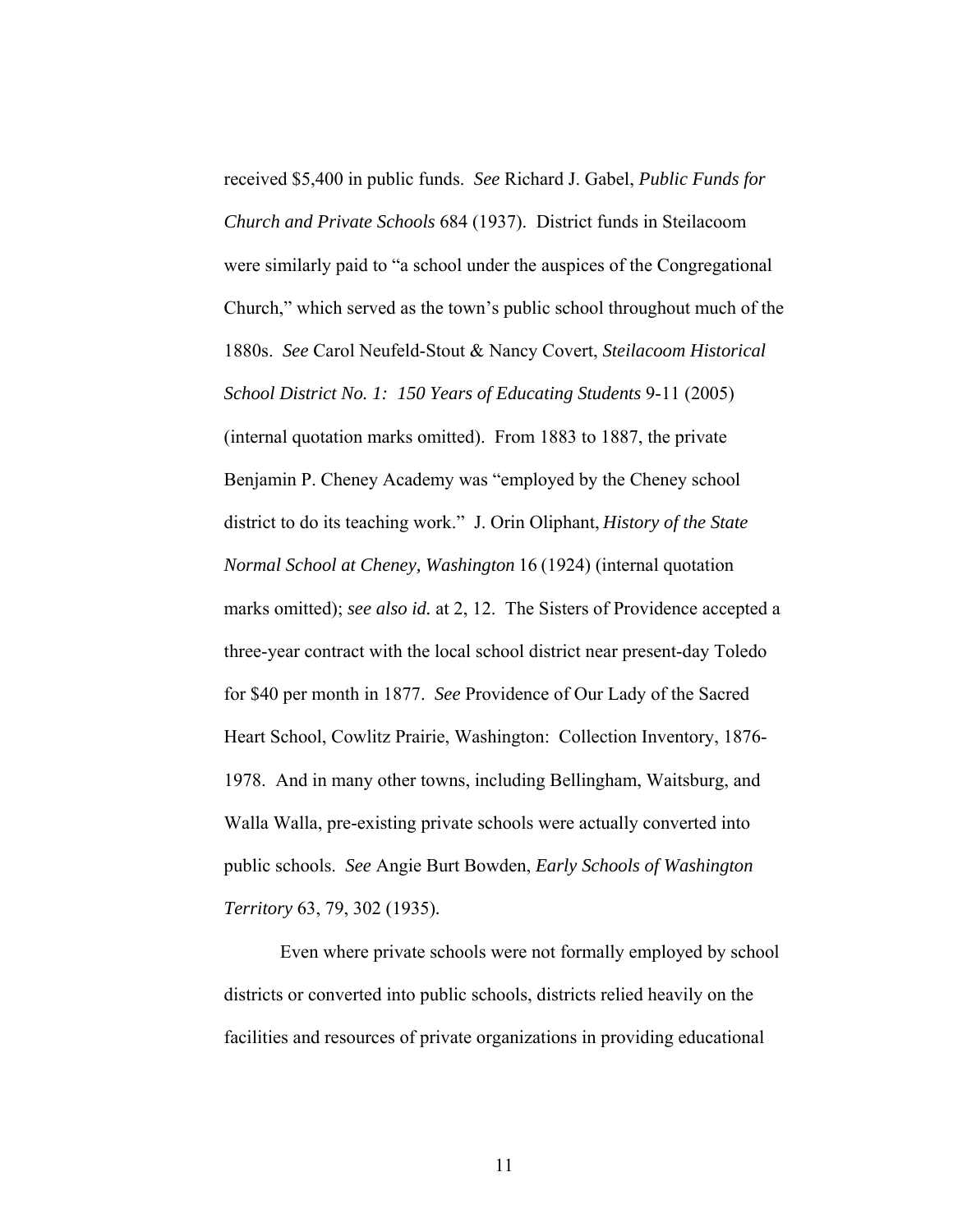services. During the late 19th and early 20th centuries, for example, districts commonly located public schools in churches and civic buildings. This occurred in Auburn, Kent, Enumclaw, Bellingham, Aberdeen, Spokane, Asotin, Ritzville, and Newport, among other places. *Id.* at 214, 215, 218, 296, 340, 395, 431, 435, 459.

In short, early Washingtonians exercised creativity and innovation to provide the most effective educational opportunities for Washington's children. As noted above, many of those innovations are still in use today. The State still places children in private schools in certain circumstances and provides vouchers for parents to do so in others. The State still contracts with private providers for the delivery of education services. And the State still provides funding, through grants and reimbursement programs, to private education providers.

If the framers had intended to prohibit such practices, which were well known to them, they would have said as much in the constitution they crafted.<sup>5</sup> They did not. Instead, consistent with the requirements of the Enabling Act that conditioned Washington's admission to the Union, $6$  they

<u>.</u>

<span id="page-18-0"></span> $5$  *See, e.g.*, Mich. Const. art. 8,  $\S$  2 ("No public monies or property shall be appropriated or paid . . . directly or indirectly to aid or maintain any private, denominational or other nonpublic, pre-elementary, elementary, or secondary school. No payment, credit, tax benefit, exemption or deductions, tuition voucher, subsidy, grant or loan of public monies or property shall be provided, directly or indirectly, to support the attendance of any student . . . at any such nonpublic school . . . .").

<span id="page-18-1"></span><sup>6</sup> *See* Act of Feb. 22, 1889, ch. 180, §§ 4, 10, 13, 14, 18, 25 Stat. 676 (1889).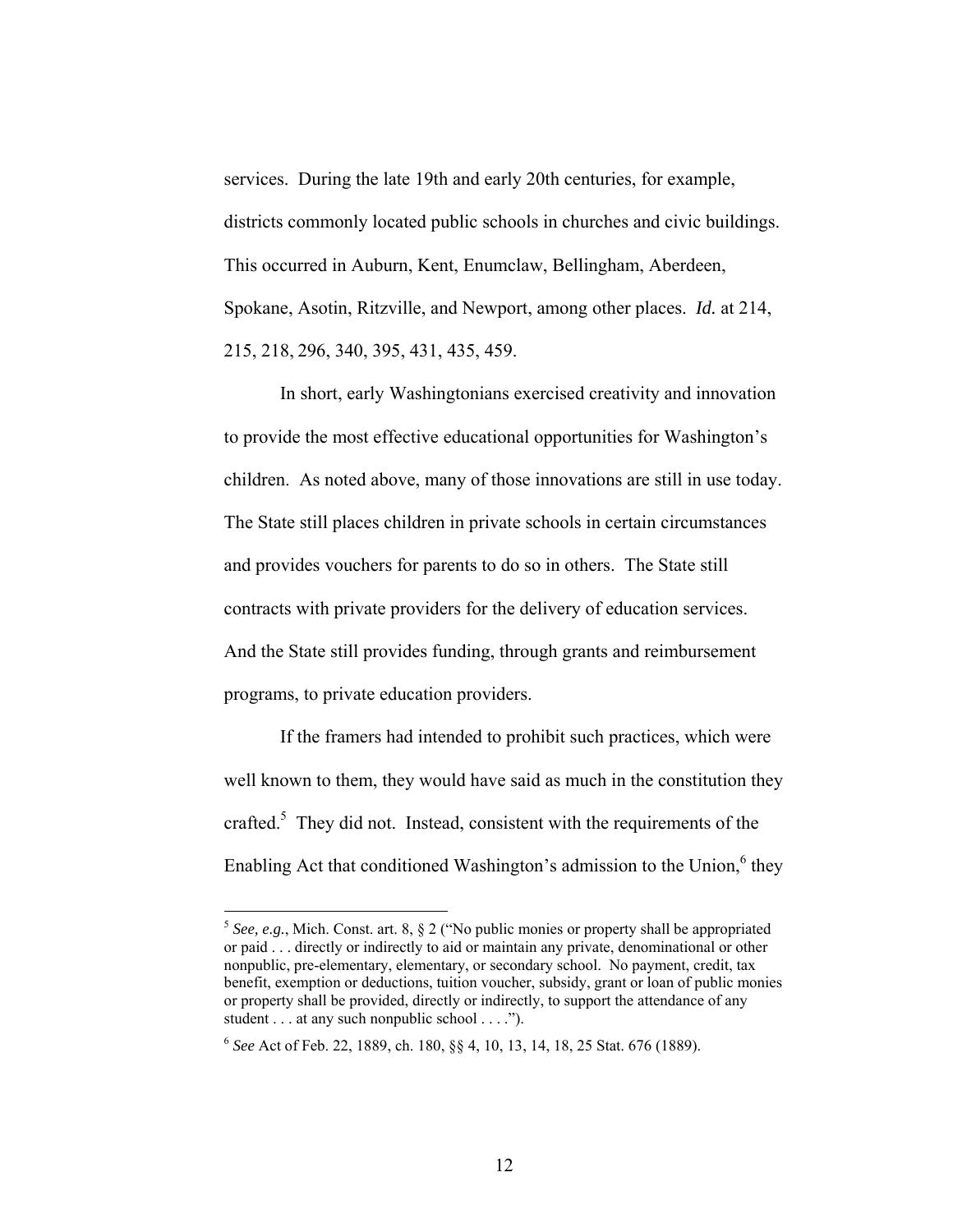simply imposed two limitations on state funding of private schools: first, private schools could not be funded with revenues from the common school fund or state tax for common schools, Const. [a](#page-19-0)rt. IX,  $\S$ § 2, 3;<sup>7</sup> and second, private schools could not receive public funding if they were under "sectarian" control or influence, *id.* art. IX, § 4. Apart from these restrictions, the framers did nothing to curtail the "diverse, pluralistic structure for the delivery of educational services," *Tunstall*, 141 Wn.2d at 235 n.2 (Talmadge, J., concurring), that was already taking hold in 1889.

To the contrary, the evidence suggests that Washington's framers intended to afford the State continued discretion to fund private educational opportunities. The framers "learn[ed] from past constitutional experimentation in other states" and "borrow[ed] freely from the provisions they thought successful." Cornell W. Clayton, *Toward a Theory of the Washington Constitution*, 37 Gonzaga L. Rev. 41, 83-84 (2001/02). They copied the "paramount duty" provision nearly verbatim

<span id="page-19-0"></span><sup>7</sup> Other public funds, however, may be used. *Bryan*, 51 Wash. at 505 ("[E]xperiments in education must be indulged . . . at the expense of the general fund."); *Weiss*, 82 Wn.2d at 211 (holding that it is "immaterial" if the State uses public funds to provide opportunities at nonsectarian private schools); *Mitchell v. Consol. Sch. Dist. No. 201*, 17 Wn.2d 61, 71, 135 P.2d 79 (1943) (Grady, J., concurring) ("[W]hile the funds referred to in § 2 of Art. IX cannot be used to defray the expense of transportation to or from [non-religious private] schools, I see no reason why other public funds, if made available to the school districts by the legislature, cannot lawfully be used therefor.").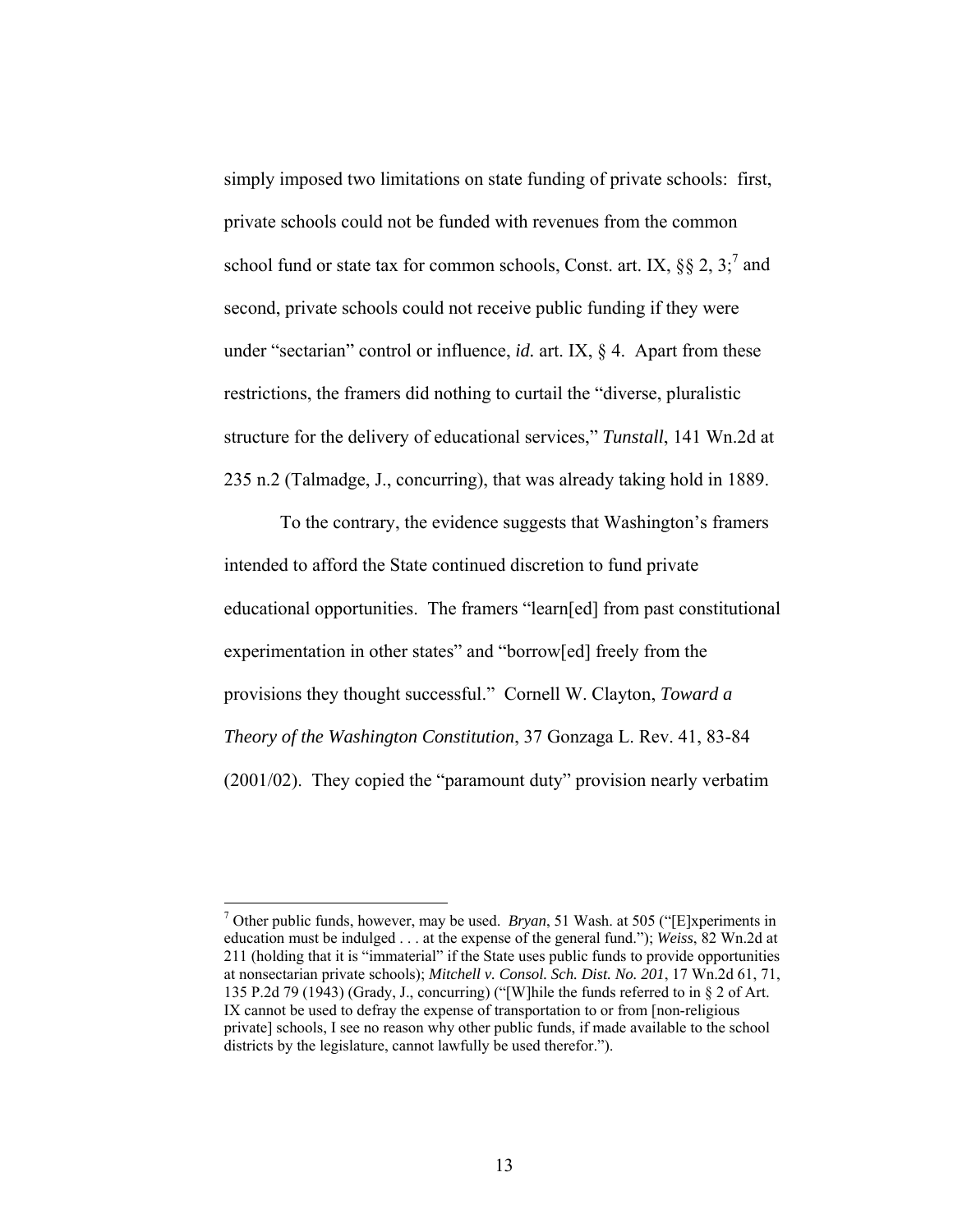from the Florida Constitution of 1868.<sup>8</sup> Historical practices in Florida are therefore particularly instructive in assessing whether they understood the education article they adopted as allowing the State to rely, in part, on private schools in exercising that paramount duty.

As in the Washington Territory, public funding for private educational opportunities was commonplace in late 19th century Florida. From the 1860s to 1890s, the state often provided thousands of dollars annually to private institutions for education services. *See* Gabel, *supra*, at 639 n.63; Thomas Cochran, *History of Public-School Education in Florida* 27 (1921). It regularly funded private academies, which were the "accepted form of secondary education," Nita Pyburn, *Documentary History of Education in Florida: 1822-1860* 27 (1951), and relied heavily on private providers such as the Freedman's Bureau and church academies to educate black children. *See* Gabel, *supra*, at 639 & n.63. In fact, during the 1870s, "at least fifteen percent of the budget of private schools came from public funding." Nathan A. Adams, IV, *Pedigree of an* 

<span id="page-20-0"></span><sup>8</sup> *See* Robert F. Utter and Hugh D. Spitzer, *The Washington State Constitution, A Reference Guide* 153 (2002). The Florida Constitution provided: "It is the paramount duty of the State to make ample provision for the education of all the children residing within its borders, without distinction or preference." Fla. Const. 1868 art. 8, § 1. Washington's framers simply added the specific "distinctions" and "preferences" that the State could not make—namely, those "on account of race, color, caste, or sex." Const. art. IX, 1. They also adopted "uniformity" and "common school fund" provisions substantially similar to those in Florida's 1868 constitution. *See* Fla. Const. 1868 art. 8, § 2 ("The Legislature shall provide a uniform system of Common Schools . . . ."); *id.* art. 8, § 4 (stating that interest from the common school fund "shall be exclusively applied to the support and maintenance of Common Schools").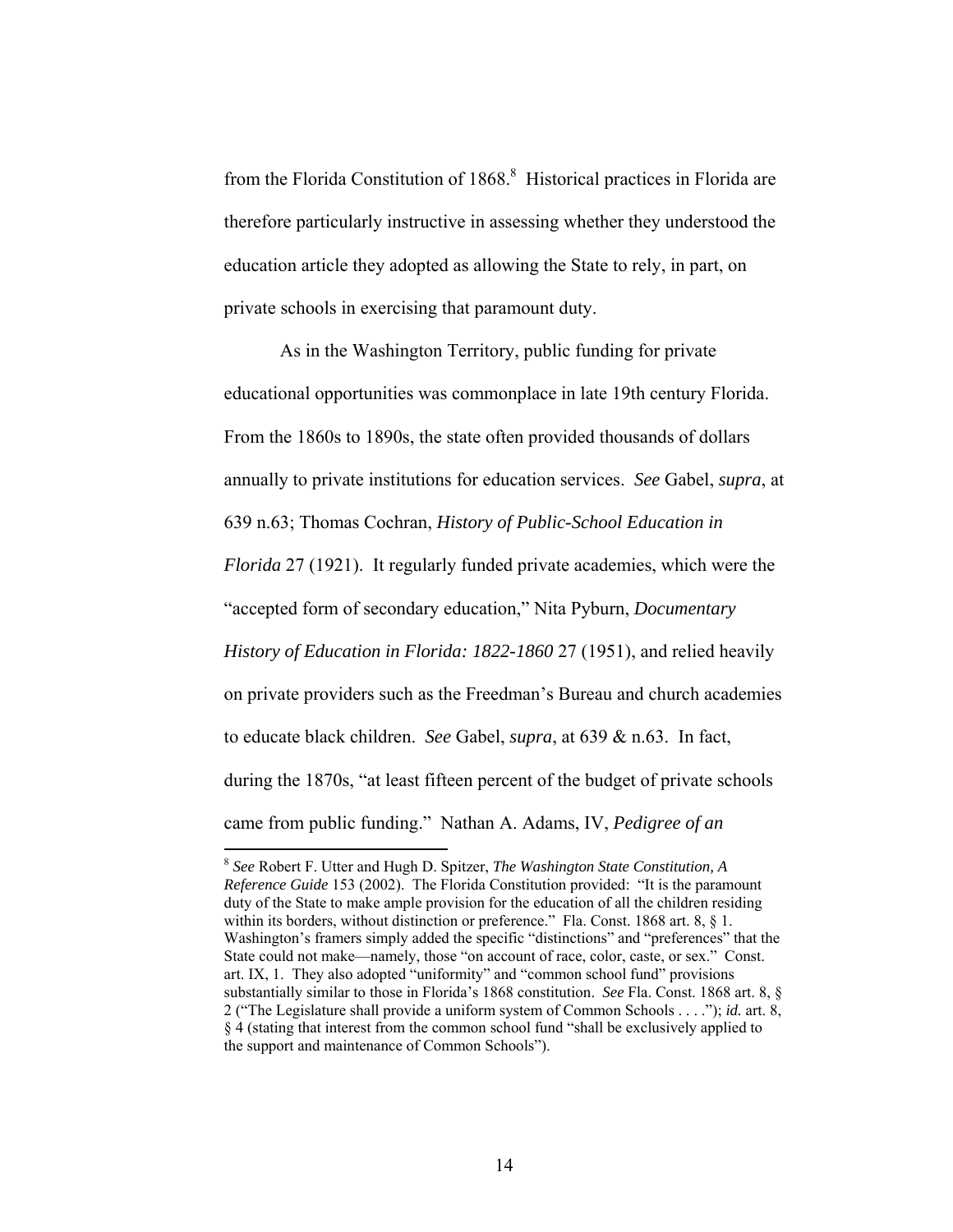<span id="page-21-0"></span>*Unusual Blaine Amendment: Article I, Section 3 Interpreted and Implemented in Florida Education*, 30 Nova L. Rev. 1, 20 (2005) (footnote omitted); *see also id.* at 16-17. Such practices continued into the 20th century. *See* Gabel, *supra* at 639 & n.63.

That Washington's framers borrowed so directly from Florida in view of these practices indicates that they understood provision for alternatives to the public schools as consistent with the State's "paramount duty." That understanding comports with Washington's own history and its continued reliance on private providers for educational services today.

## **C. Empirical Research Confirms The Wisdom Of Allowing The State To Provide For Alternatives To The Public Schools**

Contrary [t](#page-21-1)o the trial court's suggestion, $9$  there is no magic public school funding level that will ensure all children meet or exceed State academic standards. Indeed, there is little, if any, correlation between the money a state spends on public schools and the quality of education its children receive. Perhaps cognizant of this fact, this Court has steadfastly refused "to deal definitively with the words 'ample,' 'provision' or 'education.'" *Seattle Sch. Dist. No. 1*, 90 Wn.2d at 515. Instead, it has insisted on "giving the Legislature the greatest possible latitude to participate in the full implementation of the constitutional mandate," *id.*,

<u>.</u>

<span id="page-21-1"></span><sup>9</sup> *See, e.g.*, FOF/COL ¶¶ 225, 262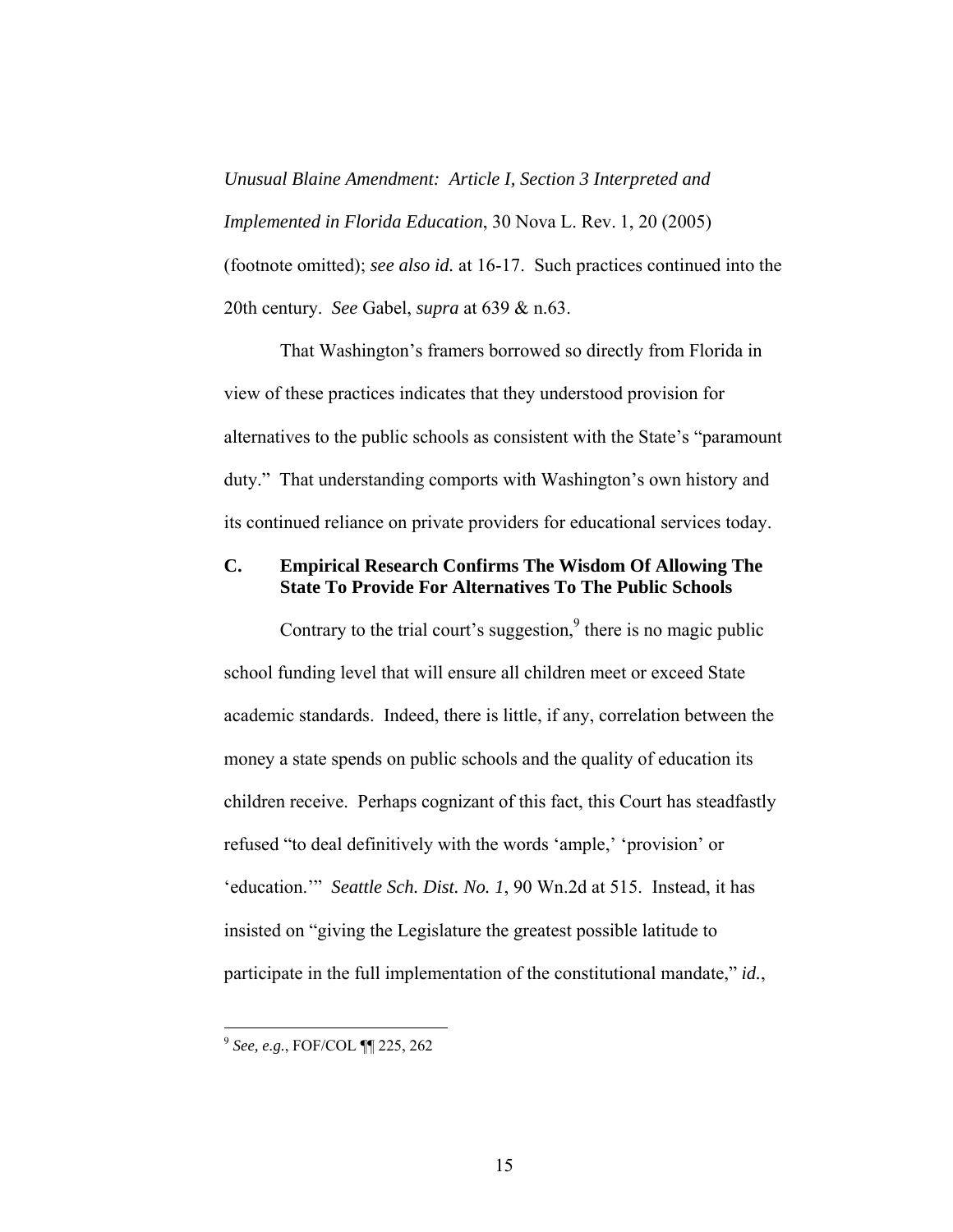so that the Legislature, in turn, can make "the most effective, efficient, and economically feasible investment of public funds," *DuPont-Fort Lewis Sch. Dist. No. 7 v. Bruno*, 62 Wn.2d 790, 797, 384 P.2d 608 (1963), and "customize education programs" to "reasonably address [the] special needs" of different groups of students. *Tunstall*, 141 Wn.2d at 222, 223 (internal quotation marks and citation omitted).

Empirical research regarding the effectiveness of parental choice programs vindicates the framers' and this Court's decision to afford the State "the greatest possible latitude" to fulfill its paramount duty. Such programs yield significant positive impacts on the academic achievement of private and public school students alike—all the while *saving* money for state and local government.

Ten random-assignment studies, considered the "gold standard" of social science research, have been undertaken to assess how publicly- and privately-funded voucher programs impact participating students. *See* Greg Forster, *A Win-Win Solution: The Empirical Evidence on School Vouchers* 1, 8 (Found. for Educ. Choice 2nd ed. Mar. 2011). Nine of the ten studies found that such programs improve student outcomes; only one found no visible impact, positive or negative. *Id.*

Results from Milwaukee's publicly-funded Parental Choice Program are typical. A random assignment study found that after four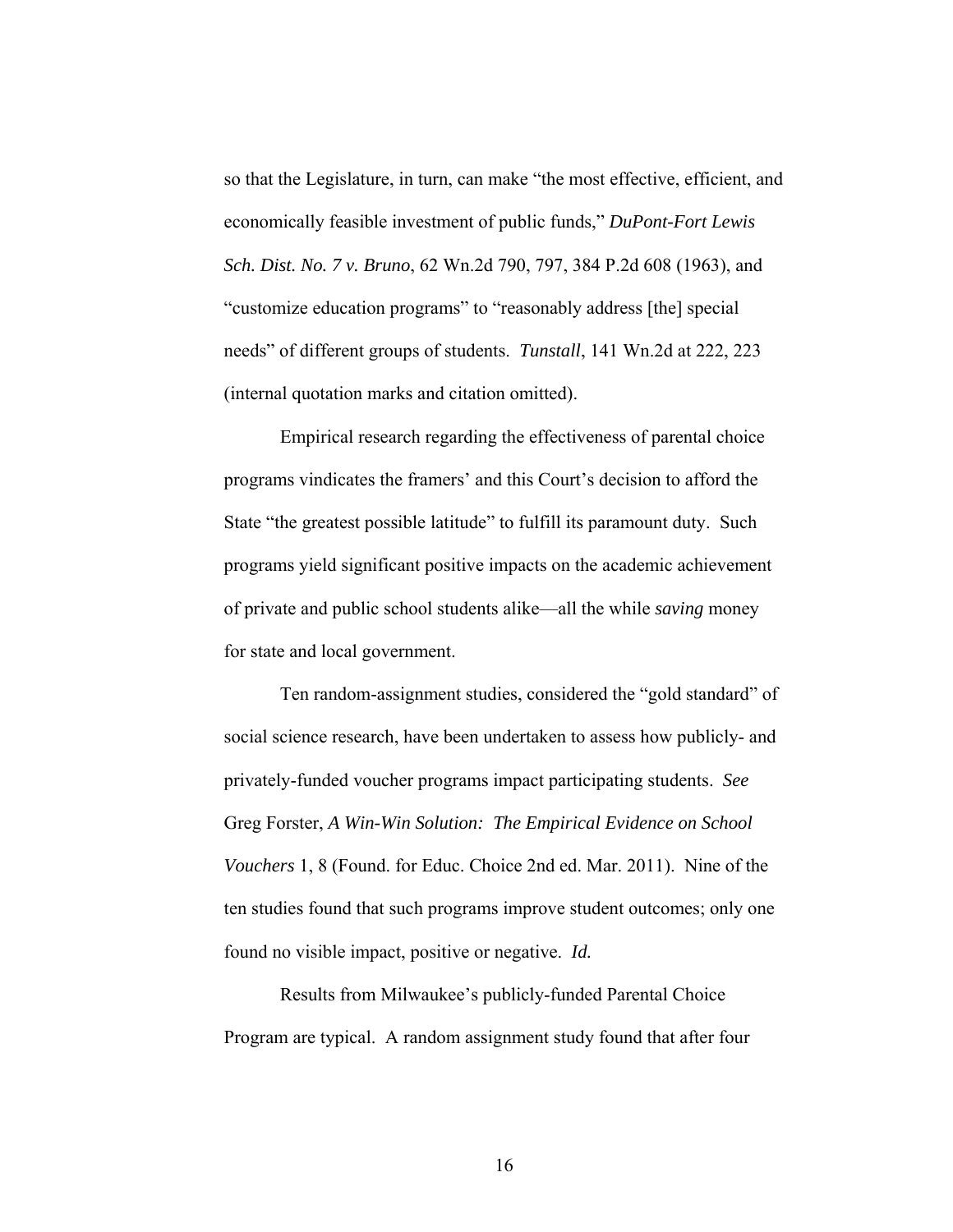years, voucher students scored 10.7 Normal Curve Equivalent (NCE) points higher than the control group in math and 5.8 points higher in reading. Jay P. Greene et al., *School Choice in Milwaukee: A Randomized Experiment*, in *Learning from School Choice* 329, 335 (1998). A separate study found that selection to participate in the program increased math scores 1.5-2.3 points *per year*. Cecilia E. Rouse, *Private School Vouchers and Student Achievement: An Evaluation of the Milwaukee Parental Choice Program*, Q.J. Econ. 553, 584, 593 (May  $1998$ ).<sup>[10](#page-23-0)</sup>

Empirical evidence demonstrates that parental choice programs also boost the academic achievement of students who remain in the public school system. *See* Forster, *supra*, at 15-23. For example, numerous evaluations of Florida's A+ program, in which students at chronically failing public schools could obtain scholarships to transfer to better performing public or private schools, found that the program raised

<span id="page-23-0"></span><sup>&</sup>lt;sup>10</sup> Random-assignment studies of privately-funded voucher programs in Charlotte, New York City, Washington, D.C., and Dayton made similar findings. *See, e.g.*, Joshua M. Cowen, *School Choice as a Latent Variable: Estimating "Complier Average Causal Effect" of Vouchers in Charlotte*, 36 Pol'y Stud. J. 301, 309 (2008) (finding that after one year, voucher students in Charlotte scored 8 percentile points higher than control group in reading and 7 points higher in math); John Barnard et al., *Principal Stratification Approach to Broken Randomized Experiments: A Case Study of School Choice Vouchers in New York City*, 98 J. Am. Stat. Ass'n 299, 308-09 (2003) (finding that after one year, voucher students leaving low-performing public schools in New York scored 5 percentile points higher than control group in math); William G. Howell et al., *The Education Gap* 146 (2002) (finding that African-American voucher students in New York, Dayton, and Washington, D.C. gained, on average, 6.6 percentile points in combined math and reading scores after three years).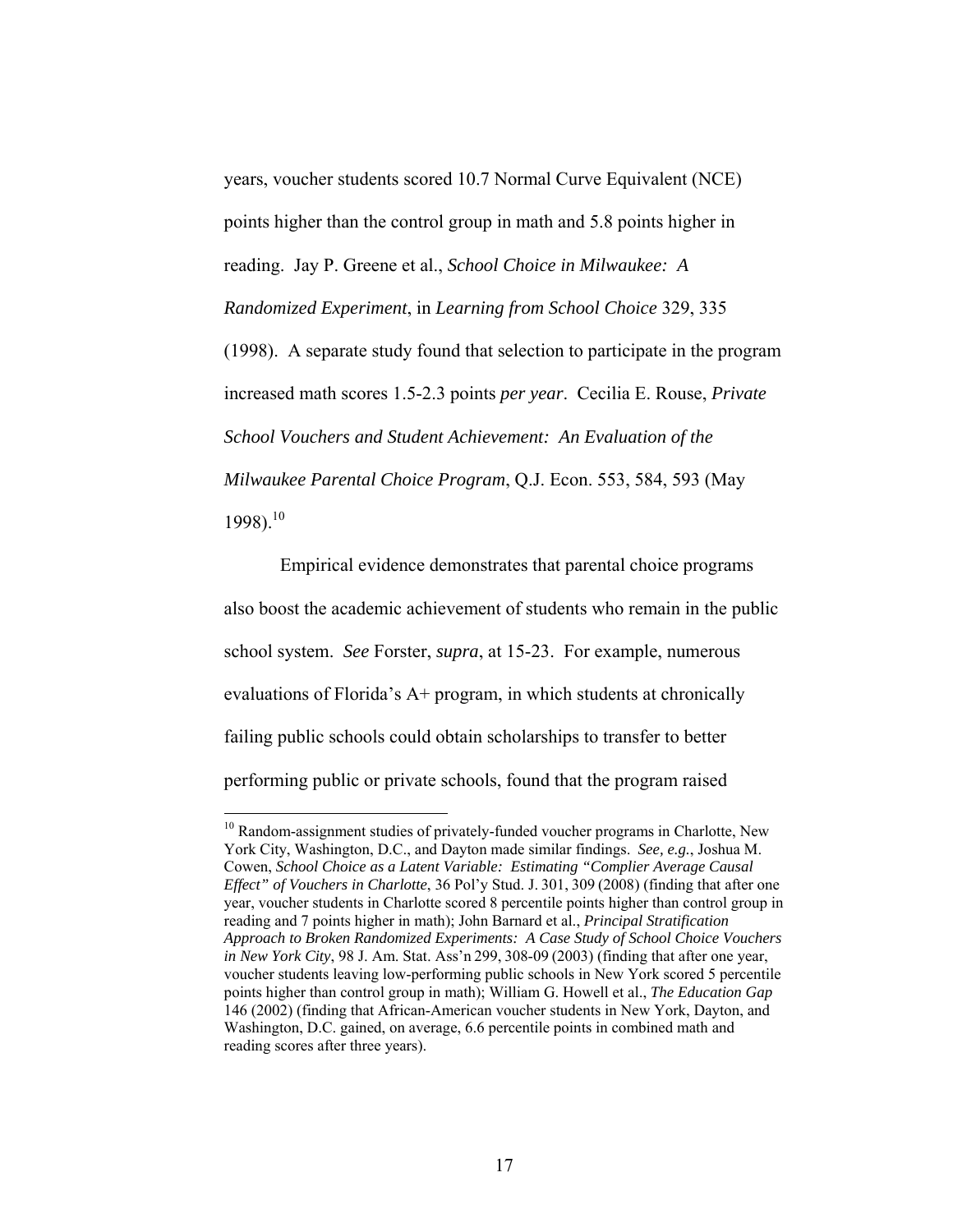achievement in Florida's worst public schools and that the public schools facing the greatest competition made the greatest academic gains. *See*, *e.g.*, Rajashri Chakrabarti, *Impact of Voucher Design on Public School Performance: Evidence from Florida and Milwaukee Voucher Programs*  24-25 (Fed. Reserve Bank of N.Y., Staff Rep. No. 315, Jan. 2008); Martin R. West & Paul E. Peterson, *The Efficacy of Choice Threats Within School Accountability Systems: Results from Legislatively Induced Experiments*, 116 Econ. J. C46, C54 (Mar. 2006); Marcus A. Winters & Jay P. Greene, *Competition Passes the Test*, Education Next 66, 68-71 (Summer 2004).

Milwaukee's Parental Choice Program has yielded similar benefits for that city's public schools. "The scores of the students in . . . the schools facing the most potential competition from vouchers . . . improved by more in every subject area tested than did the scores of the students facing less or no competition from vouchers." Caroline Hoxby, *Rising Tide*, Education Next 69, 72 (Winter 2001); *see also* Jay P. Greene & Greg Forster, *Rising to the Challenge: The Effect of School Choice on Public Schools in Milwaukee and San Antonio* 8 (Manhattan Inst. Oct. 2002).

In addition to improving test scores, parental choice programs boost high school graduation rates. A U.S. Department of Education study of Washington, D.C.'s Opportunity Scholarship Program (OSP) found that the "offer of an OSP scholarship raised students' probability of completing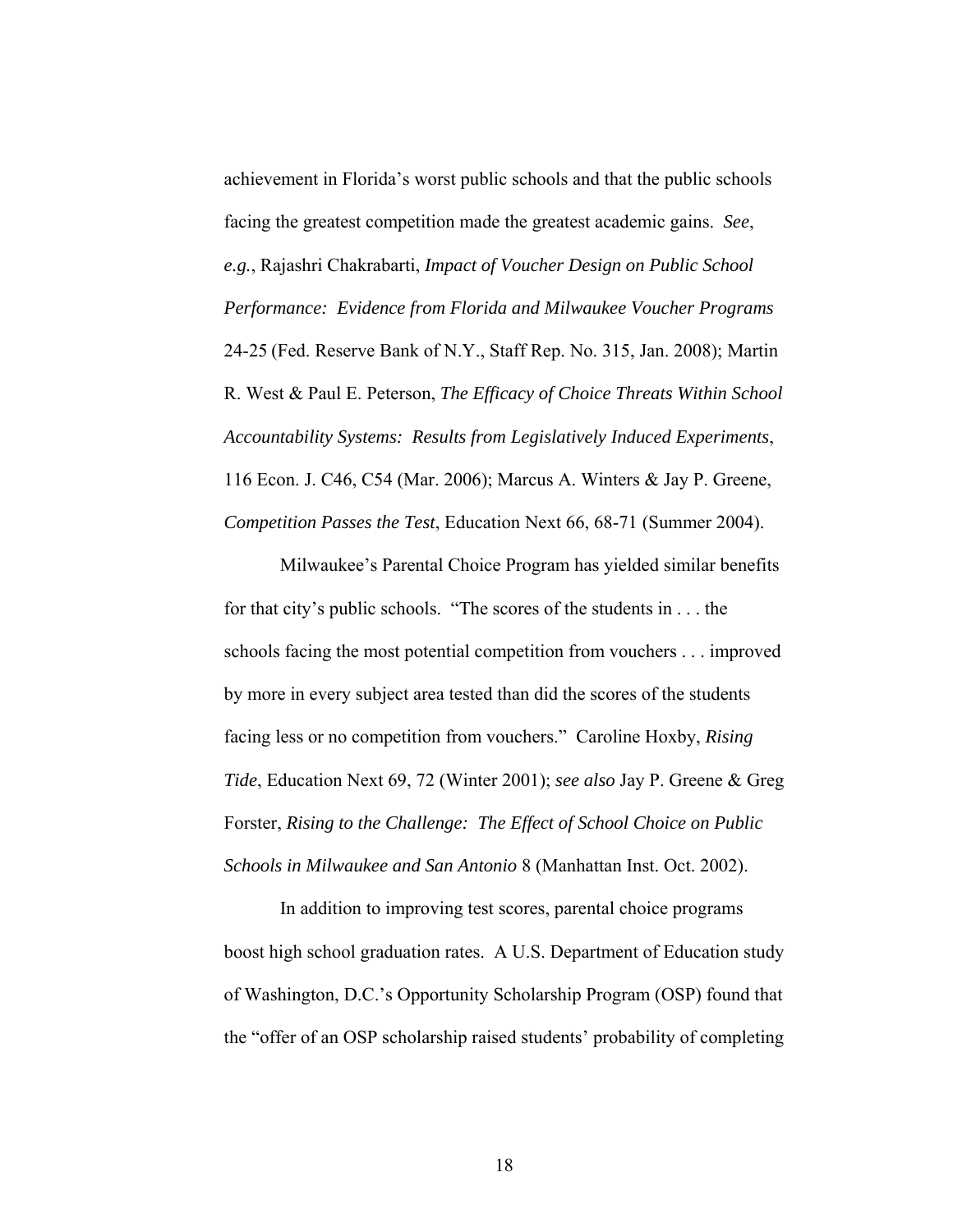high school by 12 percentage points overall," and that "[u]sing a scholarship increased the graduation rate by 21 percentage points." Patrick Wolf et al., *Evaluation of the DC Opportunity Scholarship Program* xx, 41 (U.S. Dep't Educ. June 2010).<sup>11</sup> A recent study similarly found that participation in Milwaukee's Parental Choice Program increased the likelihood that a student would graduate from high school and enroll in college. *See* Joshua M. Cowen *et al.*, *Student Attainment and the Milwaukee Parental Choice Program* 21 (Univ. of Ark. Mar. 2011).

Such improvements do not require exponential public school funding increases. In fact, the parental choice programs on the books in other states have yielded their impressive results while *saving* taxpayer dollars. From 1990 to 2006, for example, parental choice programs saved a net \$444 million in state and local funds. Susan L. Aud, *Education by the Numbers: The Fiscal Effect of School Choice Programs, 1990-2006* 37 (Milton and Rose D. Friedman Found. Apr. 2007). In fiscal year 2010 alone, Milwaukee's Parental Choice Program yielded a net savings of \$46.7 million in state and local funds. *See* Robert M. Costrell, *The Fiscal Impact of the Milwaukee Parental Choice Program* 2, 8 (Univ. of Ark. Dec. 2010). Florida similarly realized a net savings of \$38.9 million from

<span id="page-25-0"></span> $11$  For certain subgroups, the impact was even greater. For example, "[f]emale students had a positive impact of 20 percentage points from the offer of a scholarship and 28 percentage points from the use of a scholarship." Wolf, *supra*, at xx-xxi.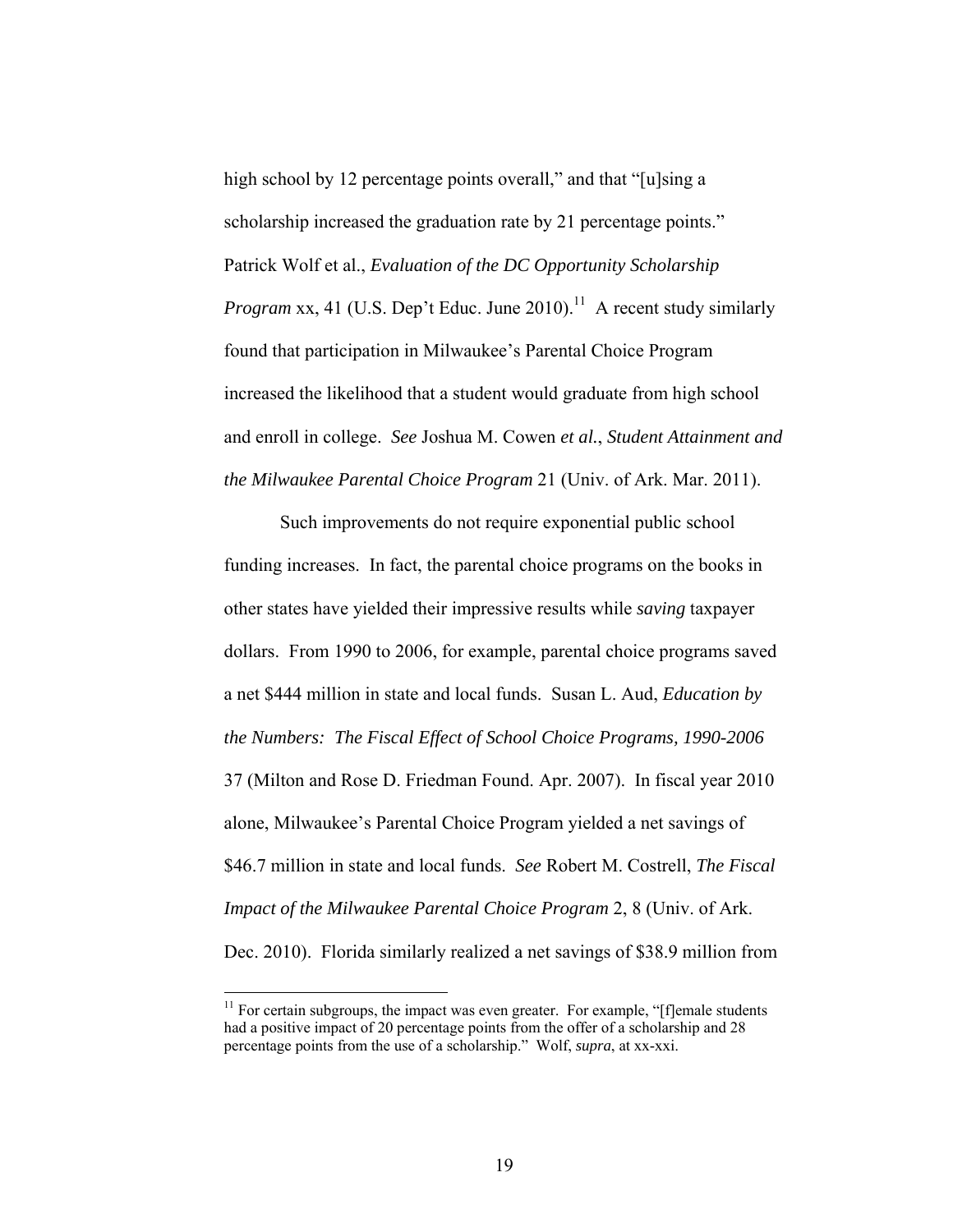<span id="page-26-0"></span>its Corporate Income Tax Credit Scholarship Program in fiscal year 2007- 08. *See* Office of Program Policy Analysis and Gov't Accountability, Fla. Legislature, *The Corporate Income Tax Credit Scholarship Program Saves State Dollars* 5 (Rep. No. 08-68, Dec. 2008).

In short, empirical research confirms the wisdom of affording the State discretion to facilitate alternatives to the public schools in discharging its "paramount duty." Parental choice programs improve academic outcomes while saving public money. Massive public school spending increases, on the other hand, often yield no gains in educational achievement. *See* Appellant's Br. at 28-32.

#### **CONCLUSION**

The trial court opined that "[w]ithout funding, reform legislation for basic education may be an empty promise." FOF/COL ¶ 272. The converse of that statement is more likely true: Without reforms such as parental choice, funding may well be the empty promise. This Court should therefore ensure that any interpretation of the "paramount duty" provision it adopts respects Washington's "diverse, pluralistic structure for the delivery of educational services," *Tunstall*, 141 Wn.2d at 235 n.2 (Talmadge, J., concurring), and ensures that private schools can continue to play their role in that structure. The text of Article IX, history, and empirical research all support such an interpretation.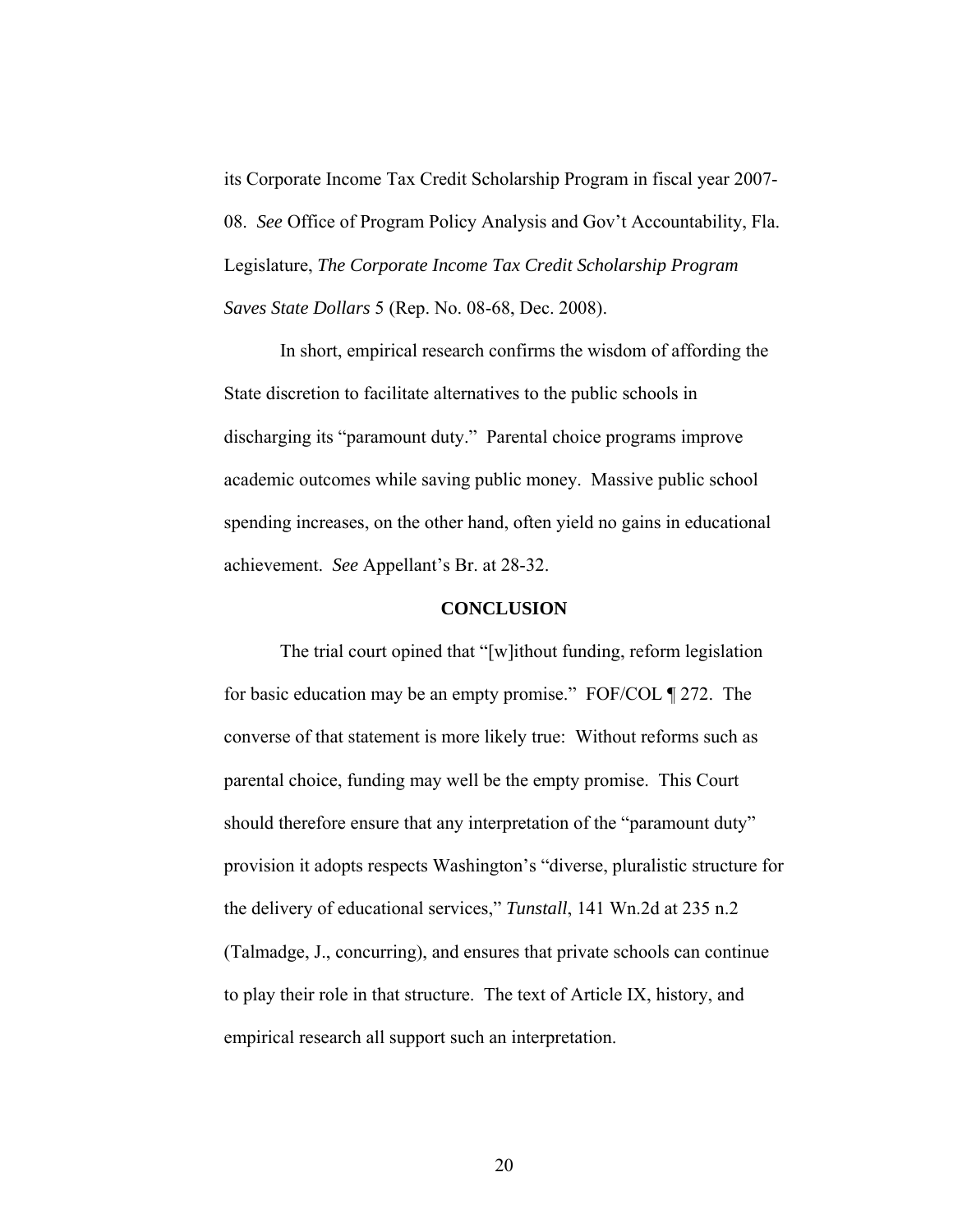RESPECTFULLY submitted this 31st day of May, 2011.

INSTITUTE FOR JUSTICE Washington Chapter

s/ Michael Bindas Michael E. Bindas, WSBA #31590 101 Yesler Way, Suite 603 Seattle, Washington 98104 (206) 341-9300

Attorneys for Amicus Curiae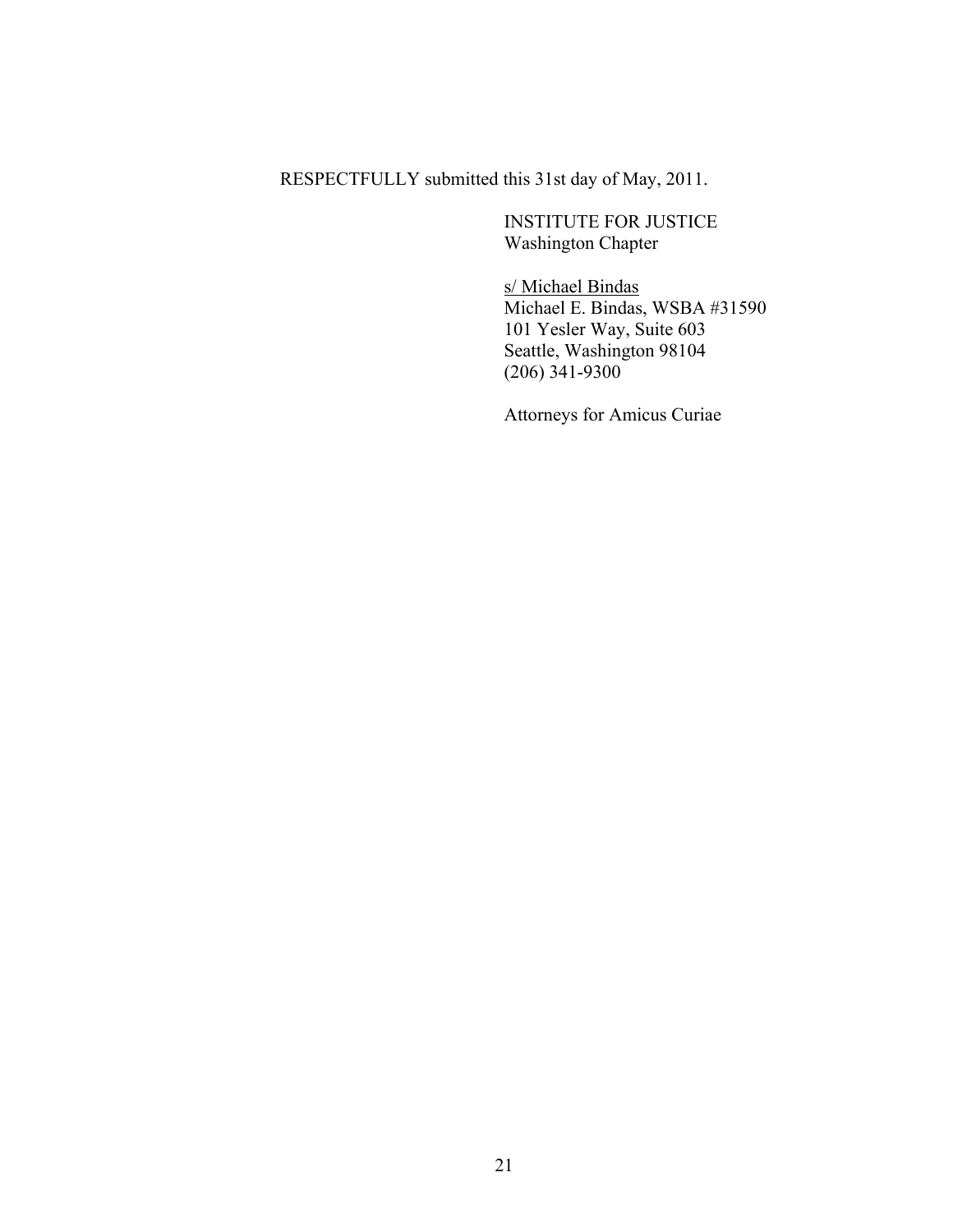### **DECLARATION OF SERVICE**

I, Madeline Roche, declare:

I am not a party in this action. I reside in the State of Washington and am employed by Institute for Justice in Seattle, Washington. On May 31, 2011, I caused to be served a true copy of the foregoing Amicus Curiae Brief upon the following:

□ ABC/Legal Messenger

Robert M. McKenna Attorney General William G. Clark Assistant Attorney General David A. Stolier Senior Assistant Attorney General Office of the Attorney General 800 Fifth Avenue, Suite 2000 Seattle, WA 98104-3188 *Attorneys for Appellant State of Washington* 

□ ABC/Legal Messenger

Thomas F. Ahearne Christopher G. Emch Edmund W. Robb Adrian Urquhart Winder Kelly Lennox Foster Pepper PLLC 1111 Third Avenue, Suite 3400 Seattle, WA 98101-3299 *Attorneys for Respondents Mathew & Stephanie McCleary et al.*